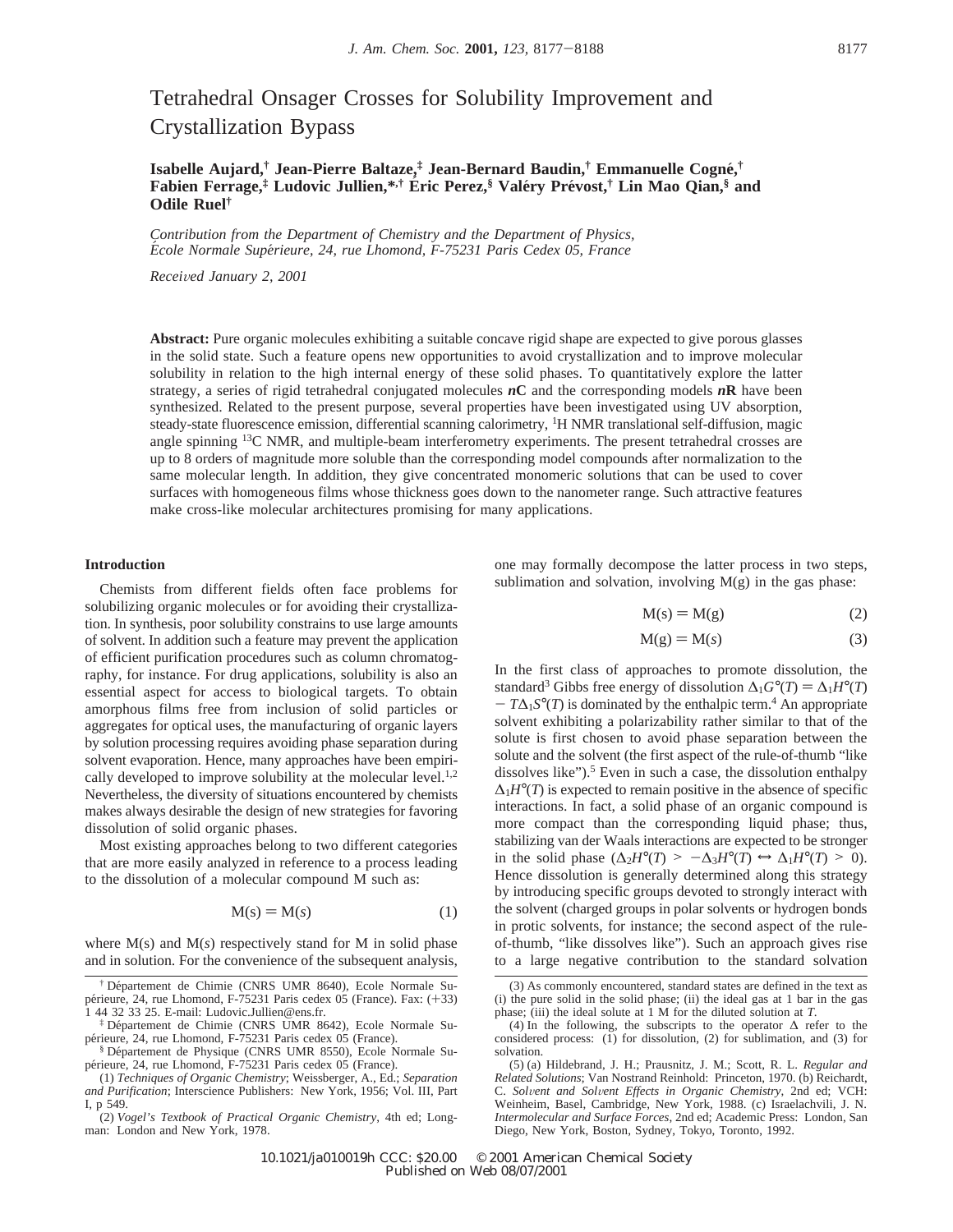

**Figure 1.** Schematic picture illustrating the phenomena expected to occur during the evaporation of a solution of tetrahedral Onsager crosses under quasistatic conditions. (a) diluted solution, isolated crosses; (b) above a critical concentration *C*\*; (c) without solvent, disordered porous solid phase.

enthalpy  $\Delta_3 H^{\circ}(T)$  that is expected to counterbalance the abovementioned density effect. In the second category of approaches to promote dissolution, enthalpy plays a minor role, and entropy dominates the Gibbs free energy of dissolution. The strategy is based on introducing molecular degrees of freedom that are frozen in the solid state but active in solution.6 This is most conveniently achieved by playing with internal rotations. Thus, flexible substituents such as alkyl, polyoxyethylenic, or siloxane chains are often grafted to a solute to improve its solubility. Hence, most dissolution strategies rely on the features of the solute M(*s*). Nevertheless, consideration of the processes 1, 2, and 3 shows that the Gibbs free energy of dissolution of an organic compound is governed by its chemical potential in both phases: solid and solution. Thus, one can also destabilize the solid phase to improve solubility. Then the reasoning exposed above suggests that decreasing the density of the solid phase could provide an efficient way to increase the standard enthalpy of the solid phase so as to decrease the standard Gibbs free energy of dissolution. A possible approach to obtain poorly compact solid phases consists of designing molecules of suitable shapes.

The present paper is conceived to explore the latter dissolution strategy based on engineering the destabilization of the solid phase of a molecular organic compound. Despite existing publications evoking related facts during the course of diverse studies, $7$  this report seems to be the first to quantitatively evaluate such an approach for improving solubility and to draw its limits. Among possible molecular structures for the present purpose, a series of molecules *n***C** that can be reasonably considered as Onsager crosses has been selected. Onsager crosses are attractive hard nonconvex bodies formed by rigidly connecting elongated rods that were named as a tribute to Onsager's seminal contributions to the theory of lyotropic crystals.8 Under quasi-static conditions, solvent evaporation from a diluted solution of isolated Onsager crosses is expected to give (i) a homogeneous ordered network of connected crosses at a critical concentration  $C^*$  related to the rod length,<sup>8</sup> (ii) a

porous glass after solvent removal (Figure 1). It is the latter porosity that is anticipated to ultimately drive the solubility increase. In the present manuscript, solubility and differential scanning calorimetry experiments have been performed to quantitatively analyze the solubility of the *n***C** molecules. In light of the behavior of the model compounds  $n\mathbf{R}$ , the results are analyzed with a thermodynamic model developed to extract the true significance of the molecular architecture on solubility properties. In addition to the preceding favorable feature for dissolution, the large anisotropy for molecular interaction between Onsager crosses may also keep low enough the solution viscosity during the solvent evaporation up to the critical concentration *C*\*. Together with solution homogeneity, such a feature could be useful for applications in which a homogeneous coating is expected from the spreading and the evaporation of a solution (spin-coating for instance). Although not yielding a regular lattice, the latter approach to obtain organic nanoporous materials can be also considered as an interesting alternative to engineer a crystal network by design from molecular structure.<sup>9</sup> In fact, the rigidity of Onsager crosses should prevent some drawbacks that are commonly encountered when using noncovalent strategies to build up nanoporous media since crystal collapse usually occurs upon removal of interstitial solvent.<sup>10</sup> In the present paper, we also report on complementary NMR and interferometry experiments aiming to illustrate the latter aspects.

#### **Results**

**Molecular Design and Synthesis.** Many chemical compounds obey the generic structure of Onsager crosses. In fact, several have already been reported in the litterature.<sup>7,11</sup> For the present purpose, we sought for a homologous series of crosses made of rigid rods grafted onto a central node and for the series of corresponding model compounds. Different synthetic methodologies lead to rodlike structures exhibiting a reduced conformational flexibility. Among them, we favored the *p*-phenylyne building strategy via palladium-catalyzed coupling. The latter has been already extensively used in supramolecular chemistry. It is particularly suitable for obtaining a series of molecules of increasing length.12 Instead of adopting an octahedral node as it has been done in theoretical studies,<sup>8</sup> the tetrahedral tetraphenylmethane core was chosen.7d,13 In view

<sup>(6)</sup> See for instance: (a) Hildebrandt, J. H.; Scott, R. L. *The Solubility of Nonelectrolytes*, 3rd ed; Reinhold Publishing Corporation, New York, 1950; (b) Leffler, J. E.; Grunwald, E. *Rates and Equilibria of Organic Reactions as Treated by Statistical, Thermodynamic, and Extrathermodynamic Methods*; Dover: New York, 1963. (c) Benson, S. W. *Thermochemical Kinetics Methods for Estimation of Thermochemical Data and Rate Parameters*, 2nd ed; John Wiley & Sons: New York, London, Sydney, Toronto, 1976.

<sup>(7) (</sup>a) Wilson, L. M.; A. C. Griffin*, J. Mater. Chem*. **<sup>1993</sup>**, *<sup>3</sup>*, 991- 994. (b) Mongin, O.; Gossaeur, A. *Tetrahedron* **<sup>1997</sup>**, *<sup>53</sup>*, 6835-6846. (c) Johansson, N.; Salbeck, J.; Bauer, J.; Weissörtel, F.; Bröms, P.; Andersson, A.; Salaneck, W. R. *Ad*V*. Mat*. **<sup>1998</sup>**, *<sup>10</sup>*, 1136-1141 and references therein. (d) Wang, S.; Oldham, W. J., Jr.; Hudack, R. A., Jr.; Bazan, G. C. *J. Am. Chem. Soc*. **<sup>2000</sup>**, *<sup>122</sup>*, 5695-5709 and references therein.

<sup>(8) (</sup>a) Frenkel, D. In *Liquids, Freezing and Glass Transition*; Hansen, J. P., Levesque, D., Zinn-Justin, J., Eds.; Elsevier: North-Holland, Am-<br>sterdam, 1991. (b) Blaak, R.; Mulder, B. M. *Mol. Phys.* **1998**, 94, 401– sterdam, 1991. (b) Blaak, R.; Mulder, B. M. *Mol. Phys.* **<sup>1998</sup>**, *<sup>94</sup>*, 401- 405. (c) Blaak, R.; Mulder, B. M. *Phys. Re*V*. E* **<sup>1998</sup>**, *<sup>58</sup>*, 5873-5884.

<sup>(9)</sup> Zaworotko, M. J. *Angew. Chem., Int. Ed*. **<sup>2000</sup>**, *<sup>39</sup>*, 3052-3054.

<sup>(10)</sup> Batten, S. R.; Robson, R. *Angew. Chem., Int. Ed*. **<sup>1998</sup>**, *<sup>37</sup>*, 1460- 1494.

<sup>(11)</sup> Yao, Y.; Tour, J. M. *J. Org. Chem*. **<sup>1999</sup>**, *<sup>64</sup>*, 1968-1971.

<sup>(12) (</sup>a) Tour, J. M. *Acc. Chem. Res.* **<sup>2000</sup>**, *<sup>33</sup>*, 791-804. (b) Lavastre, O.; Ollivier, L.; Dixneuf, P. H. *Tetrahedron* **<sup>1996</sup>**, *<sup>52</sup>*, 5495-5504. (c) Hsung, R. P.; Chidsey, C. E. D.; Sita, L. R. *Organometallics* **1995**, *14*, <sup>4808</sup>-4815.

<sup>(13) (</sup>a) Simard, M.; Su, D.; Wuest, J. D. *J. Am. Chem. Soc*. **1991**, *113*, <sup>4696</sup>-4698. (b) Su, D.; Menger, F. M. *Tetrahedron Lett.* **<sup>1997</sup>**, *<sup>38</sup>*, 1485- 1488.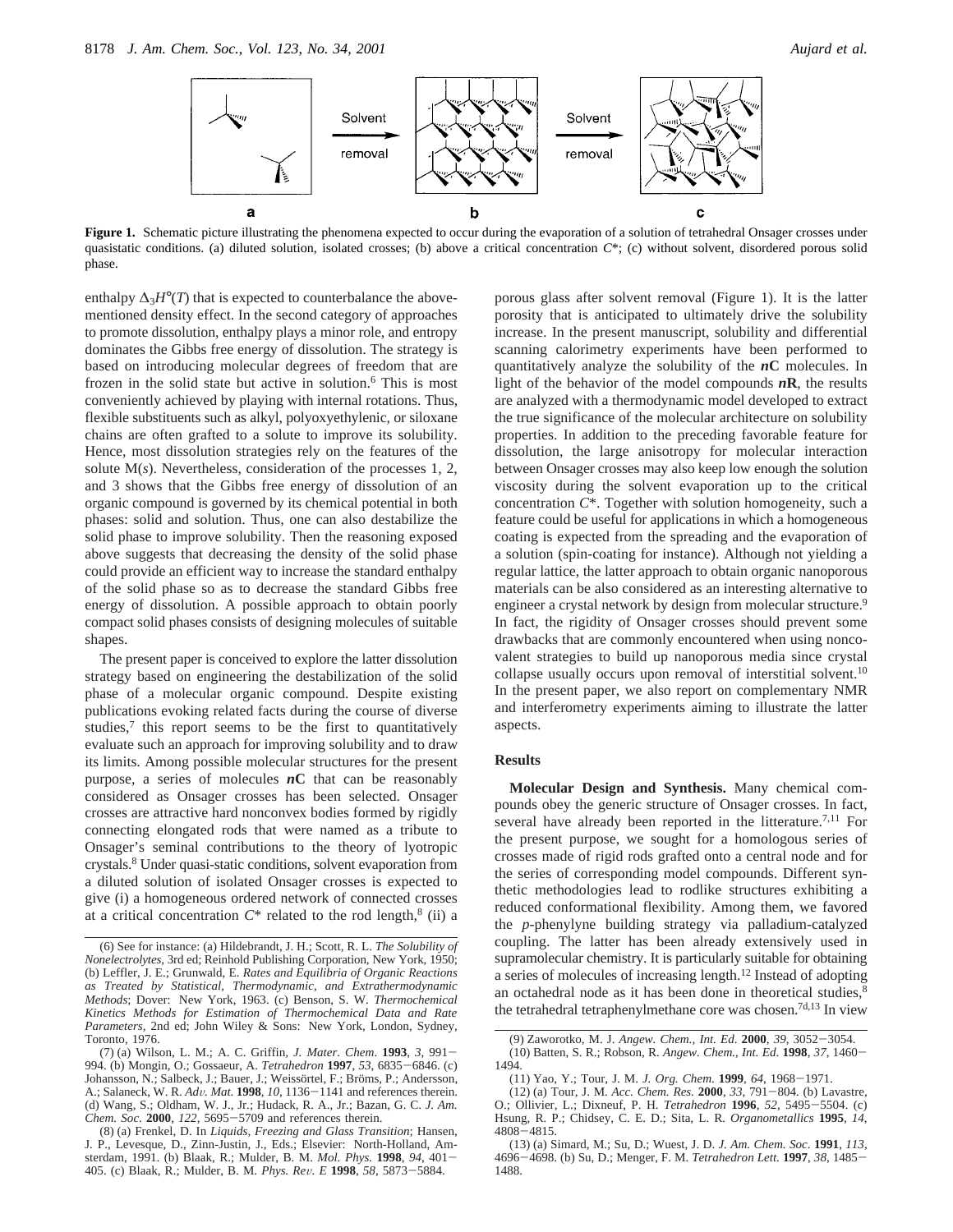







(a) Pd(PPh<sub>3</sub>)<sub>4</sub> (2.5 mol %), CuI (1 mol %), piperidine, 0  $^{\circ}$ C, trimethylsilylacetylene (1.2 equiv), rt, 3 h; (b) 6 M HCl, NaNO<sub>2</sub>, 0 °C, KI; (c)  $S OCl<sub>2</sub>$ , EtOH.

of previous investigations, the latter can be easily incorporated in synthetic sequences involving palladium coupling. Additional constraints related to purifications and characterizations led to choosing the crosses  $nC$  and models  $nR$  ( $n = 1, 2, 3$ ) (pictured in Scheme 1) as targets. 1-Iodo-4-(trimethylsilylethynyl)benzene (**3**) plays a central role in the present synthesis since it is repetitively used for extending the rods (Scheme 2). It was prepared in two steps according to classical procedures.<sup>14</sup> Palladium(0)-mediated coupling of 4-iodoaniline (**1**) with trimethylsilylacetylene yielded 4-(trimethylsilylethynyl)aniline (**2**) that was subsequently transformed into **3** by iodination of the diazonium salt. The rods were built from the diester terminal ring. The protected alkyne **1P** was easily prepared from 5-(amino)isophthalic acid (**4**) in three steps with good yields (Scheme 2). Esterification of **4** gave diethyl-5-(amino)isophthaloate  $(5)^{15}$  that was transformed into diethyl-5-(iodo)isophthaloate (**6**) by diazotation followed by iodination. Palladium- (0)-mediated coupling of **6** with trimethylsilylacetylene affoarded **1P**. The protected rods (*n***P**) were prepared in excellent yields upon repeating an extension sequence: (i) removal of the trimethylsilyl-protecting group in  $(nP)$   $(n = 1, 2)$  by cesium carbonate in ethanol/dichloromethane to give the corresponding

deprotected species (*n***H**); (ii) Palladium(0)-mediated coupling of  $nH$  with 3 to give  $(n + 1)P$  (Scheme 3). Eventually, palladium(0)-mediated coupling of the deprotected rods *n***H** (*n*  $= 1, 2, 3$ ) with tetrakis<sup>[4-(iodo)phenyl]methane (8)<sup>13,16</sup> or with</sup> iodobenzene (**9**), respectively, yielded the final crosses *n***C** and the corresponding model compounds  $n\mathbf{R}$  ( $n = 1, 2, 3$ ; Schemes 1 and 4). All of the molecules in the *n***R** series and **1C** easily gave crystals, whereas **2C** and **3C** were only obtained as solid powders. The final targets were characterized by 1H NMR and 13C NMR, microanalyses, and mass spectrometry. In the case of **2C** and **3C**, 1H NMR and microanalyses revealed the presence of residual solvent despite extensive drying in a high vacuum (See Figure 1S).

**Compared Absorption and Steady-State Emission Properties of** *n***C and** *n***R.** UV absorption and fluorescence emission properties have been investigated at room temperature in dichloromethane to subsequently determine the *n***C** and *n***R** solubilities. Figure 2 and Table 1 summarize the results. All of the species strongly absorb in the 300-350 nm range. Except for the smallest species  $1C$  and  $1R$ ,  $nC/nR$  absorption bands compare well in the investigated wavelength range. The absorption bands of **2C** and **3C** are only slightly red-shifted with regard to the corresponding band in **2R** and **3R**. After normalization to the same number of chromophores, the molar absorption coefficients at the wavelength of maximal absorption are similar in the  $nC$  and  $nR$  series ( $n = 2, 3$ ). In contrast, the observed **1C** absorption band is significantly altered with regard to that of **1R**; **1C** UV absorption is red-shifted and more intense. These results are in agreement with the expected trend based on varying the distance between interacting chromophores.<sup>17</sup> In the present system, the increase of the interchromophoric distance when  $n$  is increased in the  $nC$  series is not counterbalanced by the corresponding increase of the chromophore oscillator strength. Consequently, alterations of the absorption

<sup>(14)</sup> Takahashi, S.; Kuryama, Y.; Sonogashira, K.; Hagihara, N. *Synthesis* **<sup>1980</sup>**, 627-630.

<sup>(15)</sup> Hosangadi, B. D.; Dave, R. H. *Tetrahedron Lett*. **<sup>1996</sup>**, *<sup>37</sup>*, 6375- 6378.

<sup>(16) (</sup>a) Merkushev, E. B.; Simakhina, N. D.; Koveshnikova, G. M. *Synthesis* **<sup>1980</sup>**, 486-487. (b) Neugebauer, F. A.; Fisher, H.; Bernhardt, R. *Chem. Ber*. **<sup>1976</sup>**, *<sup>109</sup>*, 2389-2394.

<sup>(17)</sup> Cantor, C. R.; Schimmel, P. R. *Biophysical Chemistry*; Freeman: New York, 1980; Part II.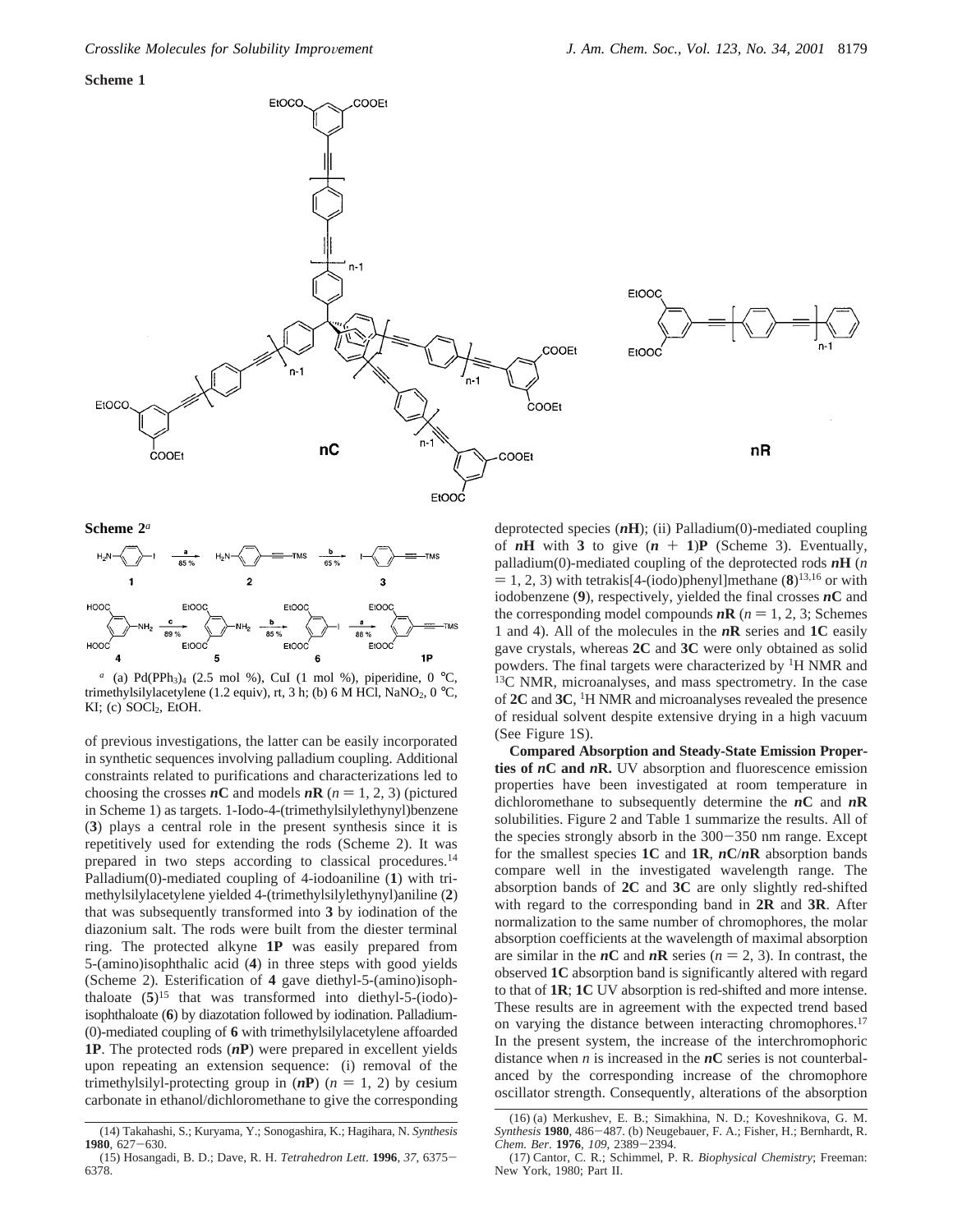

**Figure 2.** Absorption (thick lines) and emission (thin lines) spectra of  $n\mathbb{R}$  (dotted lines) and  $n\mathbb{C}$  (solid lines) in methylene chloride at 298 K; (a)  $n = 1$ , (b)  $n = 2$ , (c)  $n = 3$ . For a purpose of comparison, molar absorption coefficients have been normalized; thus  $\epsilon nC$  are compared to 4 $\epsilon nR$ . Steady-state emission spectra have been normalized at the wavelength of maximal emission. Excitation wavelength: 260 nm for **1R** and **1C**, 310 nm for the other molecules.





*a* (a) Cs<sub>2</sub>CO<sub>3</sub> (1.1 equiv), EtOH, CH<sub>2</sub>Cl<sub>2</sub>; (b) Pd(PPh<sub>3</sub>)<sub>4</sub> (2 mol %), CuI (1 mol %), **3** (1 equiv), piperidine, rt, 2 h.

**Scheme 4**



**Table 1.** Photophysical Features of the Molecular Rods **(***n***R)** and Crosses  $(nC)$  in Methylene Chloride at 298 K  $(n = 1-3)$ 

| molecule | $\lambda_{\text{max.abs}}$ (nm) <sup>a</sup> [ $\epsilon$ (M <sup>-1</sup> cm <sup>-1</sup> )] | $\lambda_{\max,em}$ (nm) <sup>b</sup> [ $\Phi$ ] <sup>c</sup> |
|----------|------------------------------------------------------------------------------------------------|---------------------------------------------------------------|
| 1R       | 284 $[2.3 \times 10^4]$                                                                        | 357 [0.15]                                                    |
| 2R       | 322 [5.4 $\times$ 10 <sup>4</sup> ]                                                            | 356 [0.75]                                                    |
| 3R       | 341 [7.3 $\times$ 10 <sup>4</sup> ]                                                            | 375 [0.80]                                                    |
| 1C       | 296 [15 $\times$ 10 <sup>4</sup> ]                                                             | 361 [0.25]                                                    |
| 2C       | 329 [25 $\times$ 10 <sup>4</sup> ]                                                             | 367 [0.75]                                                    |
| 3C       | 346 [27 $\times$ 10 <sup>4</sup> ]                                                             | 381 [0.90]                                                    |

*<sup>a</sup>* Wavelength of maximum absorption in the 250-500 nm range. *<sup>b</sup>* Wavelength of maximum emission in the 300-750 nm range; excitation wavelength: 260 nm for **1R** and **1C**, 310 nm for the other molecules. *<sup>c</sup>* Quantum yield of fluorescence at 298 K.

features are more pronounced for **1C** than for **2C** and for **3C**. *<sup>n</sup>***<sup>C</sup>** and *<sup>n</sup>***<sup>R</sup>** molecules are also strongly fluorescent in the 350- 500 nm wavelength range. Nevertheless, in contrast to the absorption features, the steady-state emission spectra of *n***R** and *n***C** are not significantly different.18

**Compared Solubilities of** *n***C and** *n***R.** As anticipated, the crosses *n***C** are soluble in most organic solvents used in the

**Table 2.** Thermodynamic Data Associated with Dissolution as Extracted from the Analysis of the Solubility of the Molecular Rods **(***n***R)** and Crosses **(***n***C)** as a Function of Temperature in Cyclohexane  $(n = 1-3)$  (See Text)

| $\sigma$ , $\sigma$ , $\sigma$ , $\sigma$ , $\sigma$ , $\sigma$ , $\sigma$ , $\sigma$ , $\sigma$ , $\sigma$ , $\sigma$ , $\sigma$ , $\sigma$ , $\sigma$ , $\sigma$ , $\sigma$ , $\sigma$ , $\sigma$ , $\sigma$ , $\sigma$ , $\sigma$ , $\sigma$ , $\sigma$ , $\sigma$ , $\sigma$ , $\sigma$ , $\sigma$ , $\sigma$ , $\sigma$ , $\sigma$ , $\sigma$ , $\sigma$ , $\sigma$ , $\sigma$ , $\sigma$ , $\sigma$ , $\sigma$ , |  |  |  |  |  |  |
|------------------------------------------------------------------------------------------------------------------------------------------------------------------------------------------------------------------------------------------------------------------------------------------------------------------------------------------------------------------------------------------------------------------------|--|--|--|--|--|--|
| $\Delta_1 S^{\circ} \pm 10^b$<br>$(kJ \text{ mol}^{-1})$ $(J K^{-1} \text{ mol}^{-1})$                                                                                                                                                                                                                                                                                                                                 |  |  |  |  |  |  |
| 5                                                                                                                                                                                                                                                                                                                                                                                                                      |  |  |  |  |  |  |
| 75                                                                                                                                                                                                                                                                                                                                                                                                                     |  |  |  |  |  |  |
| 70                                                                                                                                                                                                                                                                                                                                                                                                                     |  |  |  |  |  |  |
| $-35$                                                                                                                                                                                                                                                                                                                                                                                                                  |  |  |  |  |  |  |
| 30                                                                                                                                                                                                                                                                                                                                                                                                                     |  |  |  |  |  |  |
| 80                                                                                                                                                                                                                                                                                                                                                                                                                     |  |  |  |  |  |  |
|                                                                                                                                                                                                                                                                                                                                                                                                                        |  |  |  |  |  |  |

*<sup>a</sup>* Solubility at 311 K (standard state: ideal solute at 1 M for the infinitely diluted solution). See Experimental Section. *<sup>b</sup>* Assumed to be constant in the range  $[290-330 \text{ K}]$ .

present study except methanol. In particular, the crosses **2C** and **3C** can be solubilized at concentrations as large as 98% (w/w) in good solvents such as dioxane! The corresponding solutions are optically homogeneous and do not scatter light. To quantitatively analyze the solubility in relation to molecular structure, a poorer solvent was more suitable, and cyclohexane was chosen. Table 2 reports the thermodynamic constants *K*°- (311 K) of the  $nC$  and of the  $nR$  species ( $n = 1, 2, 3$ ) in cyclohexane at 311 K, so as the corresponding standard Gibbs free energy at 311 K  $\Delta_1 G^{\circ}$ (311 K) associated to dissolution. In both  $nC$  and  $nR$  series,  $K^{\circ}(311 \text{ K})$  is a decreasing function of the rod length. Nevertheless, the corresponding decrease is less pronounced in the *n***C** series than in the *n***R** one. The study of *K*° in cyclohexane as a function of temperature was used to extract the standard enthalpy  $\Delta_1 H^{\circ}$  and the standard entropy ∆1*S*° upon assuming the latter to remain constant in the temperature range investigated.<sup>19</sup>  $\Delta_1 H^{\circ}$  and  $\Delta_1 S^{\circ}$  increase as a function of the rod length in both  $nC$  and  $nR$  series.

**Thermodynamic Data Related to the Fusion Process.** For the present purpose, it was interesting to collect the thermodynamic features associated with the fusion process for *n***C** and

<sup>(18)</sup> Bazan, Mukamel, and co-workers recently investigated the photophysical properties of a series of compounds related to the present molecules (Bazan, G. C.; Oldham, W. J., Jr.; Lachicotte, R. J.; Tretiak, S.; Chernyak, V.; Mukamel, S. *J. Am. Chem. Soc*. **<sup>1998</sup>**, *<sup>120</sup>*, 9188-9204; Wang, S.; Bazan, G. C.; Tretiak, S.; Mukamel, S. *J. Am. Chem. Soc*. **<sup>2000</sup>**, *<sup>122</sup>*, 1289- 1297. See also ref 7d. With regard to their system, the present observation points out the significance of the core geometry on the photophysical features of the conjugated rod assembly.

<sup>(19)</sup> Lewis, G. N.; Brewer, L. *Thermodynamics*; McGraw-Hill: New York, Toronto, London, 1961.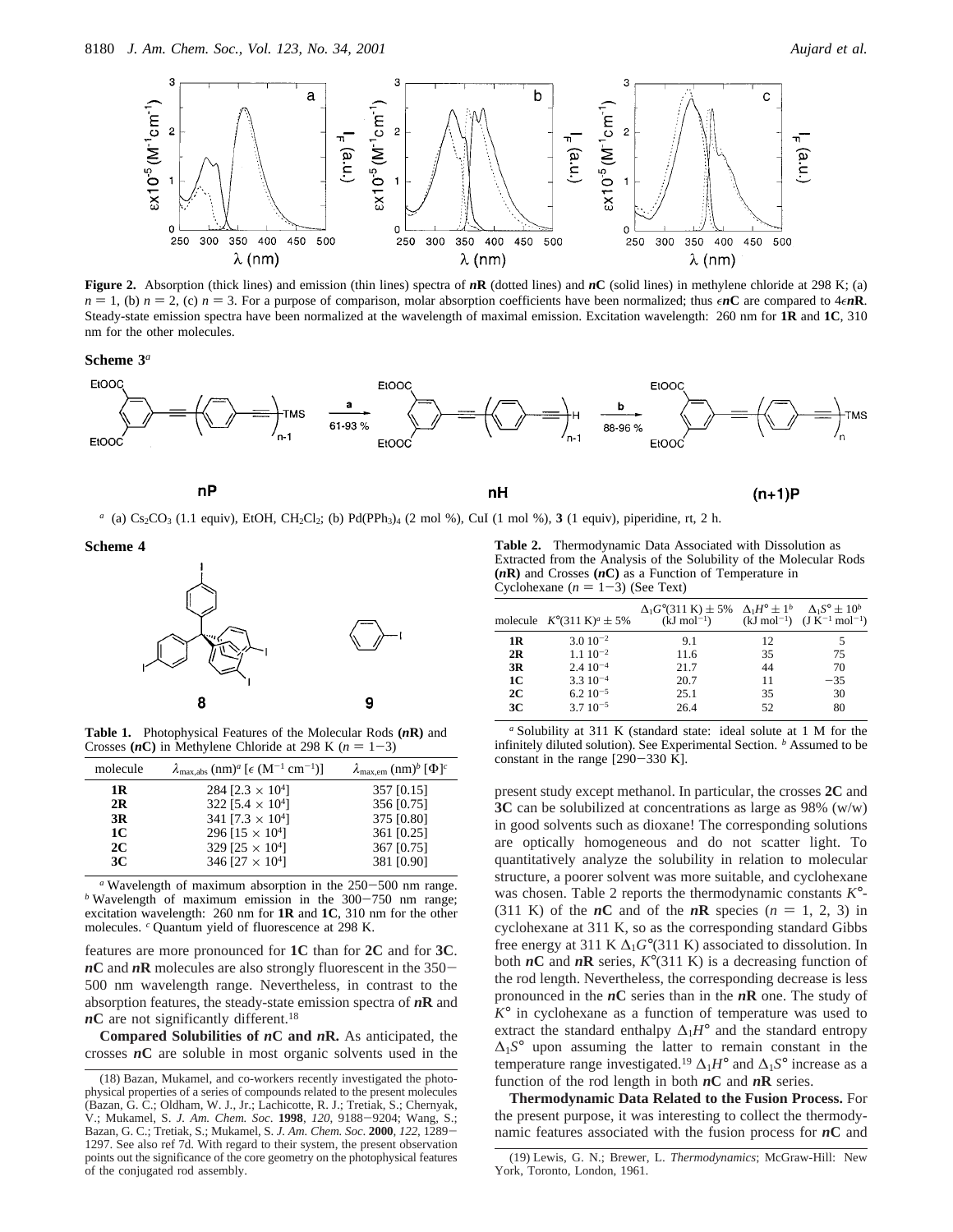

**Figure 3.** (a) Dependence of the decimal logarithm of the translational self-diffusion coefficients of the  $n\mathbf{R}$  (circles) and the  $n\mathbf{C}$  (squares) molecules on their characteristic length  $\chi$  at 2 mM in dioxane-*d*<sub>8</sub> at 298 K ( $n = 1-3$ ) (see text). The dotted straight line with a slope equal to -1 is displayed as a guideline for eyes. (b) Dependence of the translational self-diffusion coefficients of **2C** (squares), tetratrimethylsilane (circles), the residual protonated dioxane (triangles) and water (diamonds) as a function of the **2C** molar concentration in dioxane-*d*<sup>8</sup> at 298 K. The lines are given as guidelines for the eyes.

**Table 3.** Thermodynamic Data Extracted from DSC Measurements for the Molecular Rods  $(nR)$  and Crosses  $(nC)$   $(n = 1-3)$ 

| molecule | $t_{\text{transition}}$ (K) | $\Delta_r H^* \pm 1$<br>$(kJ \text{ mol}^{-1})$ | $\Delta_r S^* \pm 10$<br>$(J^{-1} K \text{ mol}^{-1})^c$ |
|----------|-----------------------------|-------------------------------------------------|----------------------------------------------------------|
| 1R       | $360.5 \pm 0.5^{\circ}$     | 38                                              | 110                                                      |
| 2R       | $389.5 \pm 0.5^{\circ}$     | 39                                              | 100                                                      |
| 3R       | $477.5 \pm 0.5^{\circ}$     | 58                                              | 120                                                      |
| 1C       | $482.5 \pm 0.5^a$           | 54                                              | 110                                                      |
| 2C       | $363 \pm 5^{b}$             |                                                 |                                                          |
| 3C       | $390 \pm 5^b$               |                                                 |                                                          |

*a* Melting point. *b* Shoulder. *c*  $\Delta_r S^* = \Delta_r H^*/T_{Fusion}$ .

*n***R**. In fact, the ideal solubility of a pure solid compound in a solvent is related to its standard enthalpy of fusion and to its fusion temperature.19,20 In addition, some information about the nature of condensed phases can be derived from calorimetry measurements. The results extracted from DSC records between 300 and 500 K are given in Table 3. The *n***R** species exhibit a first-order transition ranging from 360.5 to 477.5 K that can be interpreted as a fusion. In contrast, only **1C** displays a melting point at 482.5 K among the investigated crosses. In fact, **2C** and **3C** thermograms only exhibit small reproducible shoulders at 363 and 390 K, respectively, that may be tentatively interpreted as glass transitions. As expected from solubility datas in cyclohexane, both fusion temperature  $T_f$  and standard enthalpy of fusion  $\Delta_r H^*(T_f)$  are increasing functions of *n* in the *n***R** series. In contrast, the corresponding standard entropies  $\Delta_r S^*(T_f)$  remain rather similar.

**NMR Investigation of** *n***R and** *n***C Solutions.** *n***R** and *n***C** solutions in dioxane- $d_8$  have been examined by NMR to analyze the aggregation state and the freedom for molecular motions of the different solutes as a function of their concentration. In a first set of <sup>1</sup>H NMR translational self-diffusion experiments, the diffusion coefficients  $D_t$  of all the  $n\mathbf{R}$  and  $n\mathbf{C}$  species have been collected at 298 K at 2 mM in dioxane- $d_8$ ; at such a low concentration, monomeric species are anticipated so as to give reference values for the following series of NMR experiments. Figure 3a and Table 4 summarize the results. The measured diffusion coefficients are decreasing function of the characteristic molecular lengths  $\mathcal{L}$  (rod length in the  $n\mathbf{R}$  series and arm length in the  $nC$  series). More precisely,  $D_t$  roughly linearly depend on 1/*L* in both series as suggested from Figure 3a. In a second

**Table 4.** Translational Self-Diffusion Coefficients  $D_t$  Measured by <sup>1</sup>H NMR and Characteristic Lengths  $R_{\text{sphere}}$ ,  $\mathcal{L}_{\text{rod}}$ , and  $\mathcal{L}$  Resulting from Hydrodynamic Analysis and Molecular Modeling for the Molecular Rods  $nR$  and Crosses  $nC$   $(n = 1-3)^{a}$ 

|    | D,<br>molecule $(10^{-10} \text{ m}^2 \text{ s}^{-1})$ | $R_{\text{sphere}} \pm 0.05$ $\mathcal{L}_{\text{rod}} \pm 0.05$<br>$(nm)^b$ | $(nm)^c$ | $\mathcal{L}(nm) \pm 0.1^d$ |
|----|--------------------------------------------------------|------------------------------------------------------------------------------|----------|-----------------------------|
| 1R | $5.4 \pm 0.2$                                          | 0.30                                                                         | 1.5      | 1.4                         |
| 2R | $4.7 \pm 0.2$                                          | 0.35                                                                         | 2.1      | 2.0                         |
| 3R | $2.2 \pm 0.1$                                          | 0.75                                                                         | 8.00     | 2.8                         |
| 1C | $2.7 \pm 0.1$                                          | 0.60                                                                         |          | 0.9                         |
| 2C | $2.6 \pm 0.1$                                          | 0.65                                                                         |          | 1.7                         |
| 3C | $0.9 \pm 0.1$                                          | 1.80                                                                         |          | 2.1                         |
|    |                                                        |                                                                              |          |                             |

 $a$  Experimental conditions: 2 mM solutions in dioxane- $d_8$  at 298 K. See text and Experimental Section. <sup>*b*</sup> As extracted from eq 12 upon assuming the molecule to behave as a sphere; see Experimental Section. *<sup>c</sup>* As extracted from eq 13 upon assuming the molecule to behave as a rigid rod of diameter  $\mathcal{D} = 0.4$  nm (average value based on consideration of the Hyperchem molecular models); see Experimental Section. *<sup>d</sup> L* corresponds either to the distance from the cross core to the arm extremity for *n***C** crosses or to the length of the *n***R** rods as evaluated from the Hyperchem molecular models.

series of experiments, the structure of **2C** concentrated solutions in dioxane- $d_8$  has been more especially investigated to evaluate the significance of the cross shape on reducing the trend for crystallization or aggregation. <sup>1</sup>H NMR translational selfdiffusion experiments were used to detect the possible formation of any **2C** aggregates upon increasing the solution concentration. Attention has been paid on the NMR line shape, on the signal integration and on the translational self-diffusion coefficient of **2C** in the 0.2-35 mM range. In fact, aggregation is expected to decrease at the same time the molecular correlation time and mobility. During the present study, the residual protonated dioxane and tetratrimethylsilane (TMS) were used as internal references. Indeed, both species are small enough to see their integration remaining essentially unaffected even in the presence of an intricated network such as pictured in Figure 1. In addition, the diffusion coefficients of the corresponding species could be used in principle to probe any percolation phenomenon associated to viscosity changes or excluded volumes. With regard to protonated dioxane and TMS, neither significant change of the **2C** NMR line shape nor anomaly of **2C** integration have been ever detected in the investigated range of concentrations  $(0.2-35 \text{ mM})$ . To confirm this observation suggesting the absence of aggregates even at the largest concentrations, a magic angle spinning  $(MAS)$  <sup>13</sup>C NMR spectrum was recorded on the most **2C** concentrated sample. The corresponding sequence is

<sup>(20)</sup> Lemarchand, H.; Guyot, F.; Jousset, L.; Jullien, L. *Thermodynamique de la Chimie*; Hermann: Paris, 1999.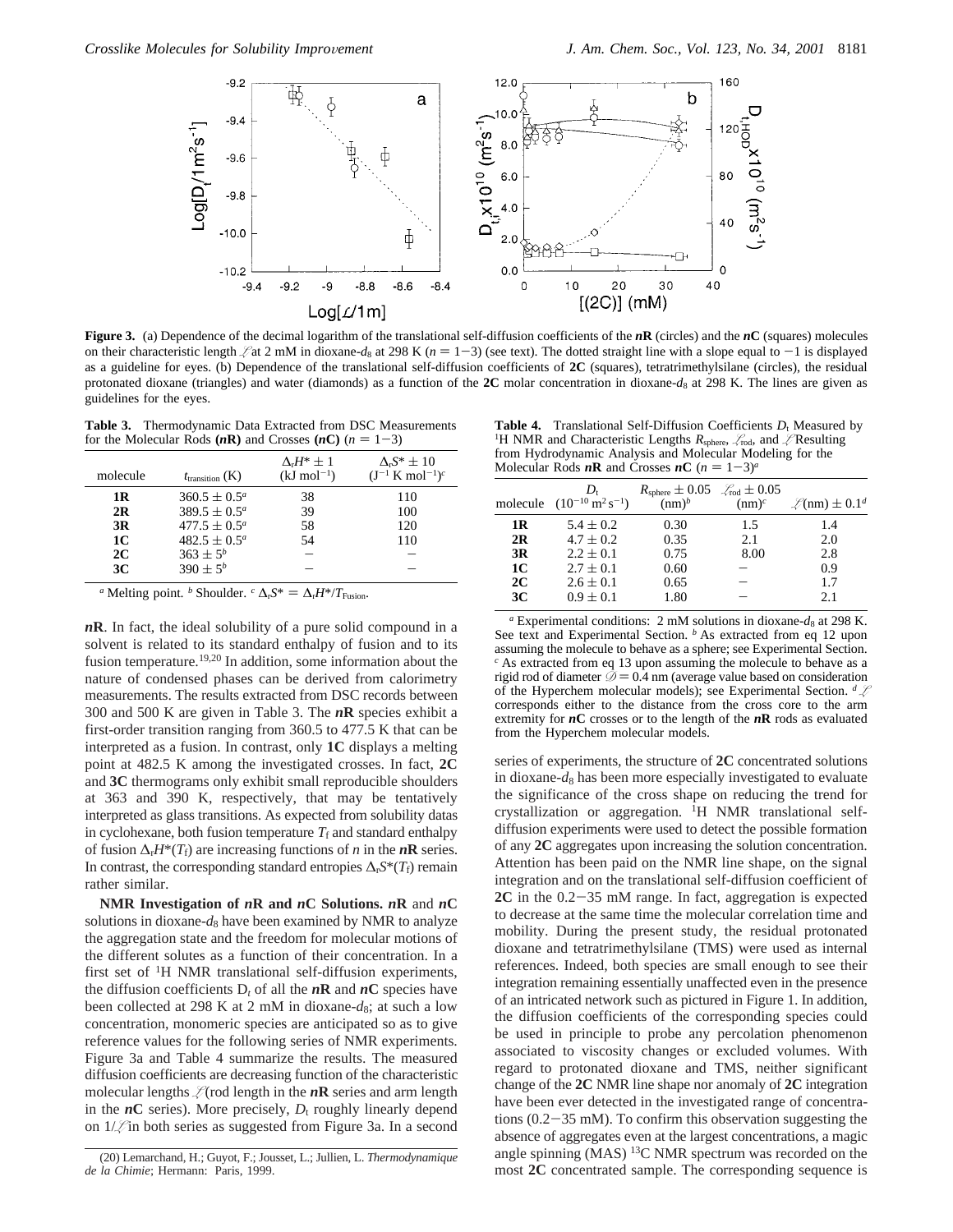

**Figure 4.** Histograms displaying the number *n* of samples with a given thickness *h*, resulting from evaporation of diluted *n***C** DME: water 9:1 (v/v) solutions on mica surfaces as evaluated by multiple beam interferometry. (a)  $1C$ ; (b)  $2C$ ; (c)  $3C$ . I, II, and III respectively define the clusters that have been considered to correspond to films involving mono-, bi-, and trilayers. See text and Experimental Section.

known to reveal any species exhibiting structural features that forbid detection using liquid-state NMR.<sup>21</sup> The absence of any significant difference of integration ratios between the two NMR spectra recorded led to the first evidence that no large **2C** aggregates formed even at concentrations as high as 98% (w/ w) in dioxane-*d*8. Figure 3b displays the evolution of the diffusion coefficients obtained during the second series of  ${}^{1}H$ NMR translational self-diffusion experiments. In the investigated concentration range, the self-diffusion coefficients of all the species but water remain essentially constant upon varying **2C** concentration in dioxane- $d_8$ . In fact, the self-diffusion coefficient of water strongly increases at the largest **2C** concentrations.

**Structure of Thin** *n***C Films on Mica Surfaces.** In view of their flatness, mica plates have been chosen to examine whether it was possible to obtain homogeneous thin films of the *n***C** crosses on surfaces. In addition, multiple beam interferometry can be fruitfully used to determine the thickness of films deposited between two mica sheets at angström resolution.<sup>5c</sup> After preliminary investigation, 9:1 ethylene glycol dimethyl ether (DME):water (v/v) was selected as the *n***C** organic solvent for deposition due to its good wetting properties toward mica. Eventually, 10  $\mu$ M was chosen for  $nC$  concentrations to lead less than a unimolecular layer after solvent evaporation upon assuming the formation of a uniform film.22 Under the present experimental conditions, evaporation of 5  $\mu$ L of 10  $\mu$ M *n***C** solution in DME-water  $(9/1 (v/v))$  deposited on mica did not give a homogeneous film at the scale of the whole spread drop. In particular, the fringe observation showed the presence of thick films in the zones corresponding to the drop rim.<sup>23</sup> In contrast, the observation of bumps in the fringes in the middle of the evaporated drop revealed the presence of very thin islands of diameter lying in the micrometer range. Figure 4,  $a-c$ , displays the histograms picturing the number of  $nC$  islands of a given thickness as measured by multiple beam interferometry. The major feature of these histograms is the existence of rather regularly spaced clusters ranging at multiples of molecular heights.

#### **Discussion**

**Thermodynamic Analysis of the Solubility in Relation to Molecular Structure.** A thermodynamic model has to be developed to examine the true significance of molecular shape on solubility. In fact, solubility is expected to be governed by both the geometry and the characteristic lengths of the considered molecule. Thus, it is necessary to appropriately normalize lengths to extract the role of molecular structure only. For the latter purpose, we assume in the present analysis (i) the molecules *n***C** and *n***R** to be strictly analogous in each series. Then the  $n\mathbf{R}$  (respectively  $n\mathbf{C}$ ) molecules are only characterized by their length *L* (respectively the length *L* of the four arms grafted on the central node); (ii) the standard enthalpy associated to the dissolution process 1 to only depend on  $\mathcal{L}$  in each series.<sup>24</sup> In the following,  $\Delta_1 H^{\circ}(T, M)$ , length unit) and  $\Delta_1 S^{\circ}(T, M)$ , length unit) are respectively defined as the common standard enthalpy and entropy changes associated to the dissolution process 1 per length unit in a given series  $nM$  ( $M = C$  or **R**). Upon assuming (i) and (ii), one obtains:

$$
\Delta_1 H^{\circ}(T, n\mathbf{M}) = i\mathcal{L}\Delta_1 H^{\circ}(T, \mathbf{M}, \text{length unit})
$$
 (4)

with  $i = 1$  when  $M = R$ , and  $i = 4$  when  $M = C$ . Then, one easily derives:

$$
\Delta_1 H^{\circ}(T, n\mathbf{M}) = n\Delta_1 H^{\circ}(T, \mathbf{1M})
$$
 (5)

Figure 5a displays the derived experimental relationship between  $\Delta_1 H^{\circ}(311 \text{ K}, n\text{M})$  and *n*. Although being based on three points, satisfactory linear fits of the datas were obtained:  $\Delta_1 H^{\circ}(311 \text{ K}, n\text{R})$  (kJ mol<sup>-1</sup>) = -8.6 + 20.5*n* and  $\Delta_1 H^{\circ}(311$ K,  $nC$ ) (kJ mol<sup>-1</sup>) = -1.7 + 16.0*n*. In contrast to the strict expectations from the relation 5, one notices in both cases the non-zero intercept with the *y*-axis so as the difference between

<sup>(21)</sup> Virlet, J. Line Narrowing Methods in Solids. In *Encyclopedia of Magnetic Resonance*; Grant, D. M., Harris, R. K., Eds,; Wiley: New York, 1996; p 2694. On a natural abundance carbon-13 sample, the use of MAS combined with high-power proton decoupling enables one to observe the signal due to any species in a solid or almost solid phase. A direct 13C excitation has also been used instead of a cross polarization (CP)-MAS enhancement transfer to detect the molecules in solution.

<sup>(22)</sup> The latter estimate is obtained by considering the formation of a disc of 17 mm diameter on mica from evaporation of a 5 *µ*L drop of 10 *µ*M solution (see Experimental Section). Then the average surface per molecule is about 80 nm<sup>2</sup>, whereas the evaluation from molecular models is 10 nm2/molecule at the most (see Table 5).

<sup>(23)</sup> The present morphology probably results from mass and heat transfers occurring during solvent evaporation.

<sup>(24)</sup> Assumption (i) could be somehow questioned in view of the presence of the ethyl ester substituents on the terminal phenyl groups, and of the central node in the  $nC$  series. Nevertheless, it is expected to become satisfactory when *n* increases. Along the assumption (ii), the  $nM$  standard molar enthalpies in both liquid and solid phases, *h*°(*T*, *n***M**, solute) and  $h^{\circ}(T, nM, \text{ solid})$ , are expected to only depend on  $\mathcal{L}$  in each series (**M** = **C** or **R**). Such an assumption is natural for the former phase. For a shortrange interaction such as van der Waals at this scale (see ref 5c), the solvent-solute interaction is governed by the surface contact scaling as *LD* where *D* designates the rod diameter. In contrast, the same assumption could be questioned for the solid phase. In fact, it implies that the structure of the solid does not considerably evolve upon changing *n* within each series. The common elongated shape of the *n***R** molecules together with the expected large compacity of their solid phase (the pure *n***R** solids are crystals; vide supra) make the assumption reasonable in the *n***R** series. In contrast, the same assumption could a priori appear more doubtfull for the  $nC$  molecules (see the differences of the DSC results in the  $nC$  series; vide supra) but will be ultimately validated by the experimental results (vide infra).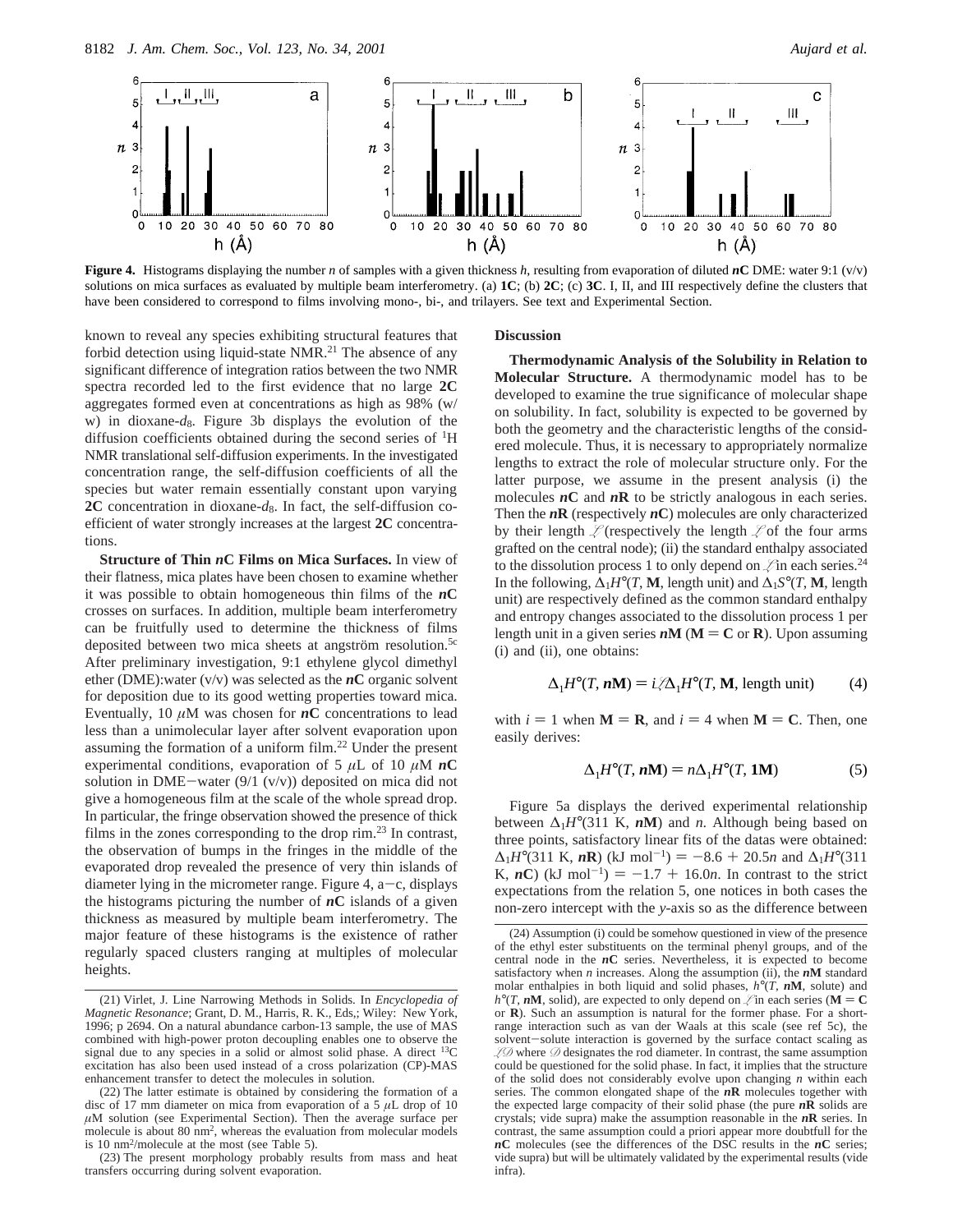

**Figure 5.** Relationships between thermodynamic datas associated to the dissolution process 1 for the *n***M** molecules in cyclohexane at 311 K ( $M = R$ , circles;  $M = C$ , squares). (a) relationships between  $\Delta_1 H^{\circ}$ -(311 K,  $nM$ ) and *n* (filled markers), and between  $\Delta_1 S^\circ(311 \text{ K}, nM)$ and  $\Delta_1 H^{\circ}(311 \text{ K}, n\text{M})$  (empty markers). The thin and thick lines respectively picture the best linear fits of the experimental points  $\Delta_1 H^{\circ}$ - $(311 \text{ K}, n\text{M})(n)$  and  $\Delta_1 S^{\circ}(311 \text{ K}, n\text{M})[\Delta_1 H^{\circ}(311 \text{ K}, n\text{M})]$  (M = R, dotted line; **M** = **C**, solid line). Note that  $\Delta_1 H^{\circ}(311 \text{ K}, 2\text{C}) = \Delta_1 H^{\circ}$ -(311 K, **2R**). (b) Evolution of the decimal logarithm of the *n***M** solubilities in cyclohexane at 311 K. Markers: experimental points; dotted lines: best linear fits of the experimental points; solid line: *n***Ref** expected behavior according to eq 10.

the slopes *sn***M** of the  $\Delta_1 H^{\circ}(311 \text{ K}, n\text{M})(n)$  linear fits, and ∆1*H*°(311 K, **1M**) (see Table 2). In fact, end-groups (ethyl ester groups and central core in the *n***C** series) probably weaken the van der Waals interaction involving the conjugated parts in the smallest terms of the series, $24$  so as to introduce some curvature in the  $\Delta_1 H^{\circ}(311 \text{ K}, n\text{M})(n)$  dependence. As anticipated by neglecting the negative term of second order when performing the linear fit, one thus coherently observes: (i) negative intercepts of the linear fits with the *y*-axis. Nevertheless, these intercepts can be considered as small (using the slope  $s\mathbf{n}\mathbf{M}$  of the  $\Delta_1H^\circ$ -(311 K,  $nM(n)$  for scaling:  $8.6 \ll snR = 20.5$  in the **R** series and  $1.7 \ll snC = 16.0$  in the C series); (ii)  $snR > \Delta_1 H^{\circ}(311)$ K, **1R**) and snC >  $\Delta_1 H^{\circ}(311 \text{ K}, 1\text{C})$ . Despite the latter small deviations, only the linear relation 5 was retained in the following to facilitate the subsequent calculations conceived to derive orders of magnitude. To progress further in the theoretical treatment of experimental datas, some extrathermodynamic relationship was sought for between the standard enthalpy and entropy changes associated to the dissolution process 1 per length unit in each series  $nM$  ( $M = C$  or **R**). Such relations are common in organic chemistry.6b Figure 5a does exhibit some reasonable trend for a linear relationship between  $\Delta_1 S^\circ(T, nM)$ and  $\Delta_1 H^{\circ}(T, n\mathbf{M})$  in each series. Introducing the slope  $\beta(T, \mathbf{M})$  $(\beta(T, \mathbf{R}) = 2.3 \cdot 10^{-3} \text{ K}^{-1}$  and  $\beta(T, \mathbf{C}) = 2.8 \cdot 10^{-3} \text{ K}^{-1}$ , one writes:

$$
\Delta_1 S^\circ(T, n\mathbf{M}) - \Delta_1 S^\circ(T, 1\mathbf{M}) = \beta(T, \mathbf{M}) [\Delta_1 H^\circ(T, n\mathbf{M}) - \Delta_1 H^\circ(T, 1\mathbf{M})]
$$
(6a)

or similarly:

$$
\Delta_1 S^\circ(T, \mathbf{M}, \text{length unit}) = \beta(T, \mathbf{M}) \Delta_1 H^\circ(T, \mathbf{M}, \text{length unit})
$$
\n(6b)

From eqs 5 and 6a, it is then possible to derive the dependence of the solubility  $[nM]_{eq}$  of the  $nM$  species on  $n$ :

$$
\log([\mathbf{n}\mathbf{M}]_{\text{eq}}) = n \log{\{\alpha(T, \mathbf{1}\mathbf{M})[\mathbf{1}\mathbf{M}]_{\text{eq}}\}} - \log{\alpha(T, \mathbf{1}\mathbf{M})} \tag{7}
$$

where the parameter  $\alpha$  defined as:

$$
RT \log{\{\alpha(T, \mathbf{1M})[\mathbf{1M}]_{\text{eq}}\}} = [\beta(T, \mathbf{M})T - 1]\Delta_1 H^{\circ}(T, \mathbf{1M})
$$
\n(8)

is introduced with *R*, the gas constant, and log the decimal logarithm, to facilitate the linear analysis when plotting log-  $(\lceil nM \rceil_{eq})(n)$ . Eventually it becomes now possible to extract the significance of the molecular geometry from the datas collected in the  $nC$  and  $nR$  series upon using the appropriate length normalization. For the present purpose, the rod *n***Ref** of length  $4\ell$  is introduced as the reference compound for the cross  $nC$ with arm length  $\mathcal{L}$ . Thus, the corresponding standard enthalpy change associated to the dissolution process 1 and the *n***Ref** solubility features are obtained from the preceding results derived in the *n***R** series. Thus, one has:

$$
\Delta_1 H^{\circ}(T, n\mathbf{Ref}) = 4\Delta_1 H^{\circ}(T, n\mathbf{R})
$$
\n(9)

 $log([nRef]_{eq}) =$ 

$$
4n \log\{\alpha(T, \mathbf{1R})[\mathbf{1R}]_{\text{eq}}\} - \log \alpha(T, \mathbf{1R}) \tag{10}
$$

The latter equations allow to interpret the evolution of the experimental solubilities displayed in Figure 5b. The linear dependence of  $log([nM]_{eq})$  on *n* expected from eq 7 is satisfactorily verified in both *n***M** series. Moreover, it can be used to directly extract  $\alpha(T, 1M)$  with more reliability than when using eqs 6a and 8, and the  $\beta(T, \mathbf{1M})$  value derived from the analysis of the preceding extrathermodynamic relationship. Hence, one finds  $\log \alpha(T, 1\mathbf{R}) = 0.3$  and  $\log \alpha(T, 1\mathbf{C}) = 3.1$ . The experimentally observed decrease of the *n***M** solubility when n rises can also be interpreted from eqs 7 and 8. In fact, the  $\beta(T, M)$  values derived from analysis of Figure 5a are such that  $\{\alpha(T, 1M)[1M]_{eq}\}$  < 1 around room temperature so as to make  $[nM]_{eq}$  a decreasing function of *n* from eq 7.

The comparison between the datas collected in the *n***R** and the  $nC$  series is now performed. Equation 9 is first discussed in relation with Figure 5a showing that  $\Delta_1 H^{\circ}(T, n\text{Ref}) \gg \Delta_1 H^{\circ}$ - $(T, n\mathbb{C}) \approx \Delta_1 H^{\circ}(T, n\mathbb{R})$ . Since  $h^{\circ}(T, n\mathbb{C})$ , solute)  $\approx h^{\circ}(T, n\mathbb{R})$ . solute) is anticipated,<sup>25</sup> one deduces  $h^{\circ}(T, n\mathbb{C})$ , solid)  $\gg h^{\circ}(T, n\mathbb{C})$ *n***Ref**, solid) which suggests that molecular interactions are much stronger in the *n***Ref** solid phase than in the  $n$ **C** one. Such an analysis is in line with the expectations based on molecular structures. In the solid state, the  $nR$  molecules are enough "compact" to give crystals whereas the more open structures of the largest crosses forbid crystal formation and lead to glasses such as pictured in Figure 1c. In the latter case, significant molecular interactions would only occur at the level of the few intermolecular contact points leading to low values of  $h^{\circ}(T, n\mathbb{C})$ , solid). Sample observation, microanalyses and DSC results are in line with the latter conclusion. All of the  $n\mathbf{R}$  species are crystalline, give correct microanalyses, and exhibit a melting point. In contrast, **2C** and **3C** samples are powders containing some residual solvent and do not exhibit any first-order transition in the DSC scans. Equation 10 is now addressed. Figure 5b compares the solubility of *n***Ref** and *n***C** at 311 K in cyclohexane.  $[nC]_{eq}$  always exceeds  $[nRef]_{eq}$  by several orders of magnitude. In fact,  $[nC]_{eq}$  appears only poorly sensitive to *n*, whereas  $[nRef]_{eq}$  is a decreasing function of *n*. Thus **3C** is already more than  $10^8$  times more soluble than  $n$ **Ref** in cyclohexane under ambient conditions, and the trend is anticipated to be more pronounced for larger *n* values! The latter observation is most conveniently analyzed in relation with eq

<sup>(25)</sup> As explained in ref 24,  $h^{\circ}(T, nM, \text{ solute})$  is reasonably expected to depend only on the characteristic length  $\mathcal{L}$ . In addition,  $h^{\circ}(T, n\hat{C})$ , solute, length unit) is anticipated to marginally depend on the presence of the central node since the small cyclohexane molecules can easily access to the whole arm length. Thus, one can reasonably assume  $h^{\circ}(T, n\tilde{C})$ , solute, length unit)  $\approx h^{\circ}(T, n\mathbf{R})$ , solute, length unit) so as to eventually write  $h^{\circ}(T, n\mathbf{C})$ , solute)  $\approx h^{\circ}(T, n\text{Ref}, \text{solute}).$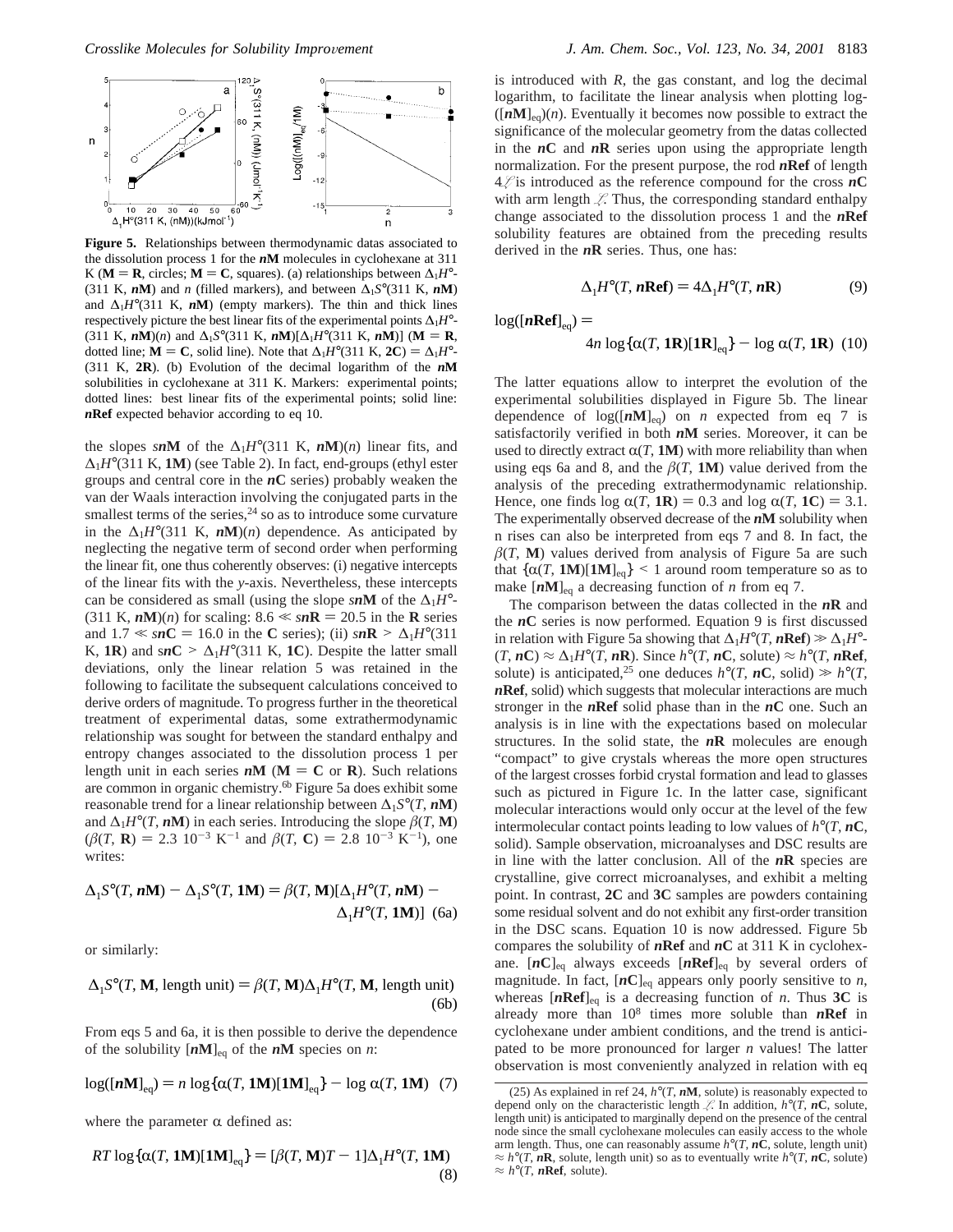6b by noticing that  $\beta(T, \mathbf{R}) \leq \beta(T, \mathbf{C})$ ; for the same standard entropy change associated to the dissolution process 1 per length unit, the corresponding standard enthalpy change is lower in the  $nC$  series than in the  $nR$  one. Hence, the favorable enthalpic term is not totally counterbalanced by an unfavorable entropic one in the *n***C** series, and the crosses are comparatively much more soluble than the rods.

Thus, the analysis of thermodynamic datas confirms that a suitable molecular shape can considerably improve molecular solubility; decreasing the lattice energy of a solid phase is indeed an efficient strategy to promote dissolution, even in poor solvents such as cyclohexane.

**Structure of Solutions of the** *n***C Crosses.** The analyses of the integration or line shape of the signals obtained during the 1H NMR experiments showed that large **2C** aggregates did not form in dioxane-*d*8, even at the highest concentration investigated (33 mM; 98% (w/w)). In addition, <sup>1</sup>H NMR translational self-diffusion experiments emphasized no significant evolution of the **2C** self-diffusion coefficient to take place in the concentration range 0.2-35 mM. To prove that the monomeric form was the major species present in **2C** solutions even at the largest concentrations, the experimental self-diffusion coefficients of the *n***R** and *n***C** molecules were analyzed with a hydrodynamic model. Upon assuming the molecules to behave as rigid bodies of given shapes in a continuous medium, Stokes-Einstein relations can be used to derive molecular dimensions from the self-diffusion coefficients and the solvent viscosity.<sup>17</sup> Empirical relations are available for the right cylinder geometry that is appropriate for describing the *n***R** molecules (see Experimental Section). In contrast, no such relation seems to be available for tetrahedral stars. In a purpose of comparison, the crosses were consequently modeled as spheres since a simple relation is available for the latter geometry (see Experimental Section). Table 4 summarizes the results of the present hydrodynamic analysis for 2 mM solutions of *n***R** and *n***C**. In both series of molecules, the agreement is satisfactory as demonstrated by (i) the experimentally observed linear dependence of  $D_t$  on  $1/\mathcal{L}$ conforming to eqs 12 and 13; (ii) the comparison between the extracted characteristic lengths and the monomer dimensions.<sup>26</sup> In connection to the absence of change of the **2C** self-diffusion coefficient in the 0.2-35 mM concentration range, this analysis: (i) suggests that the solutions of crosses contain only monomeric species even at the largest concentrations. Such a conclusion is in line with the low trend for crystallization exhibited by the largest  $nC$  molecules; (ii) validates a posteriori the interpretation of the measured diffusion coefficients in the second series of NMR experiments. Indeed it was legitimate to analyze the latter at the molecular level without involving differently moving species in a regime of fast exchange.

In the second series of 1H NMR translational self-diffusion experiments, the absence of evolution of the self-diffusion coefficients of all the species but water underlines that no major modification of molecular mobility occurs upon concentrating; the solution seems to remain in a diluted regime even at the 98% (w/w) concentration. To evaluate the latter result, the average distance  $\langle r \rangle$  between two **2C** molecules was derived upon considering that the solute is distributed over a regular cubic lattice. At the 98% (w/w) concentration,  $\langle r \rangle$  is about 3.6 nm which is only twice the length of the lateral **2C** arms (see Table 4). Under such conditions, the observation of a diluted regime may appear surprising for **2C** but probably reveals some intrisic geometrical feature of the open and anisotropic shape of the **2C** cross. The diffusion behavior of water in concentrated **2C** solutions is singular; its self-diffusion coefficient considerably increases at the largest concentrations. The solvent effect associated to the change of water environment at the largest **2C** concentrations cannot account for such a major increase. In fact, the viscosity of an aromatic solvent such as benzene or toluene is about half that of dioxane at room temperature. Thus a solvent effect only could increase the diffusion coefficient of water by a factor 2 at the most (see eq 12). In view of the value of the self-diffusion coefficient of water at low **2C** concentration which is in reasonable agreement with a monomeric state, no aggregate breaking can be invoked to explain the mobility rise of the water molecules. Upon considering hydrophobic forces, we tentatively propose the translational motion of the water molecules to be restricted in a percolated medium of low dimension in the **2C** network at the largest concentrations. Then the usual analysis based on a free motion occurring in three dimensions would lead to too large an apparent self-diffusion coefficient.

Thus 1H NMR experiments emphasized that both monomeric states and translational degrees of freedom are essentially kept even in very concentrated solutions of crosses. From a practical point of view, the latter features are distinct advantages to obtain homogeneous thin films resulting from the spreading and the evaporation of solutions as it will be demonstrated in the next paragraph.

**Structure of Thin Films Made of** *n***C Crosses.** To conclude on the structure of the films resulting from evaporation of diluted *n***C** solutions on surfaces, two major issues have to be addressed from the interferometry experiments performed on films: (i) the presence of discrete clusters in the histograms obtained from data analysis of very thin  $nC$  films; (ii) the characteristic heights associated to the average values over each observed cluster (Figure 4).

The first observation is reminiscent of the oscillatory force that is observed when molecules with not too irregular shapes are confined between two hard walls.<sup>5c</sup> In fact, the high symmetry of the *n***C** crosses is especially favorable to observe such a phenomenon; only the orientation making contact of three *n***C** arm ends with the mica surface is expected at the same time (i) to minimize molecular height, (ii) to maximize  $nC$ : mica interaction. By analogy with the explanation given for spherical molecules or linear alkanes, such a behavior may be reasonably interpreted as resulting from some periodical order whose repeat distance is closely related to the molecular size. An organized structure such as displayed in Figure 1b could be prone to exhibit such a feature. Then the presence of discrete clusters in Figure 4 could be considered as a clue supporting the theoretically predicted cubatic order at large *n***C** concentrations.<sup>8</sup>

Along with the preceding interpretation, Table 5 and Figure 6 display the average film thicknesses  $h(i)$  extracted from the histograms of Figure 4 by assuming the clusters as respectively

<sup>(26)</sup> At a better level of analysis, one notices that the extracted length  $\mathcal{L}_{\text{rod}}$  in the *n***R** series is much too large for **3R**, whereas it is much satisfactory for **1R** and **2R**. This discrepancy is tentatively interpreted upon considering that the characteristic molecular length of **3R** cannot be neglected in front of the average intermolecular distance at 2 mM which lies around 0.9 nm. The solution cannot be anymore considered as diluted. Then two consequences are anticipated: (i) a possible drop of the self-diffusion coefficient due to collisions between **3R** molecules; (ii) some nematic order among the rodlike molecules leading to a dimensional restriction of the **3R** molecule translational motion. Under such conditions a data treatment based on free motion in three dimensions will underestimate the self-diffusion coefficient by a factor equal to *d*/3 where *d* represents the actual dimension in which molecular motion is restricted. The same analysis cannot be easily performed in the *n***C** series. Nevertheless, the sphere model applies surprisingly rather well to describe the hydrodynamic of the crosses upon considering the similarity between the extracted radii and the arm lengths *L*.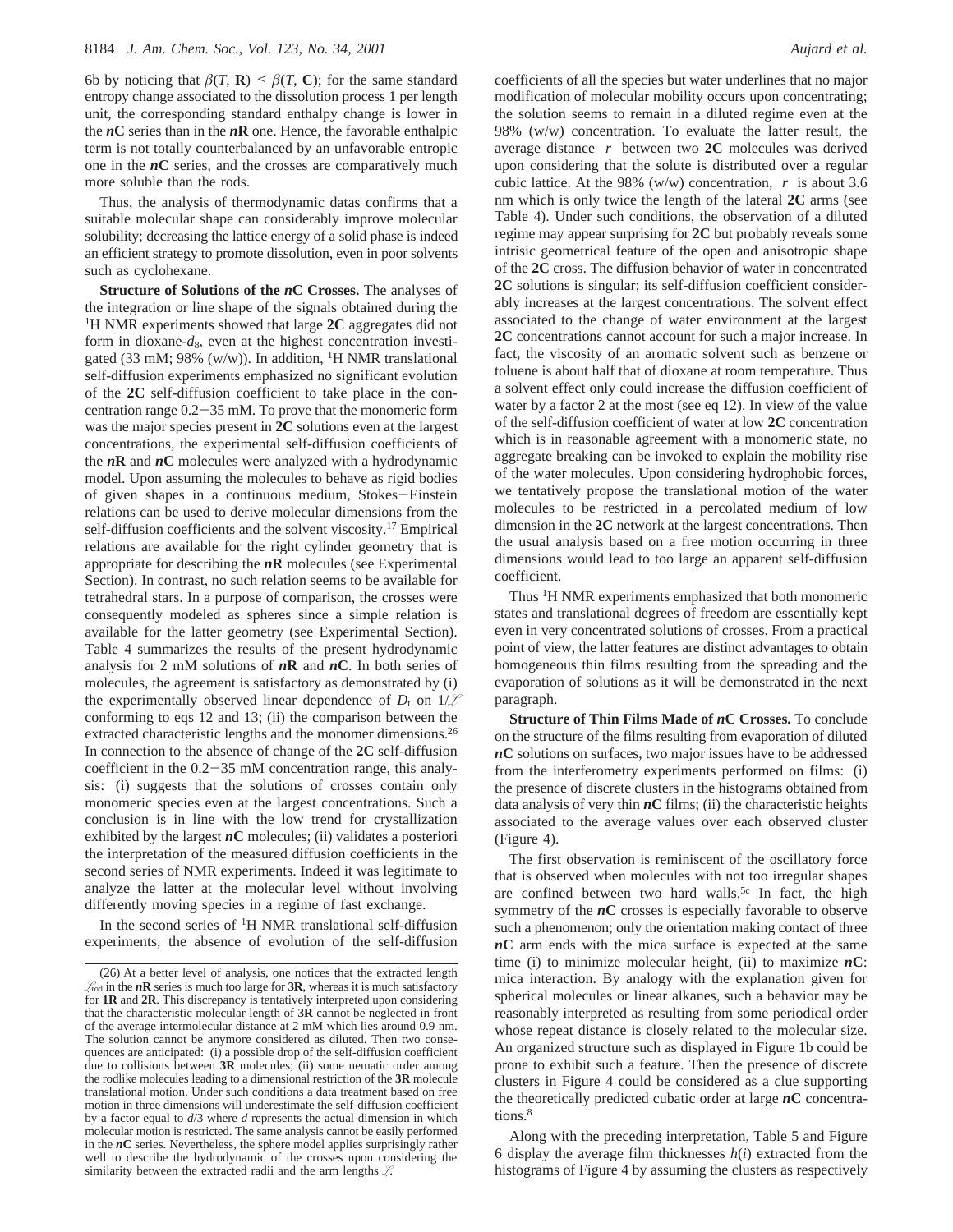**Table 5.** Theoretical Molecular Height and Surface, and Experimental Thicknesses of Layers of the Molecular Crosses *n***C** (*n*  $= 1-3$ ) as Evaluated from Molecular Models and Interferometry Experiments

| molecule | $h_{\text{Th}}(1) \pm 0.1$<br>$(nm)^a$ | $(nm^2 \text{ molecule}^{-1})^b$ | $h(1) \pm 0.1$<br>$(nm)^c$ | $(nm/layer)^d$ |  |  |  |
|----------|----------------------------------------|----------------------------------|----------------------------|----------------|--|--|--|
| 1C       | 1.2                                    |                                  | $\mathbf{L}$               | 0.9            |  |  |  |
| 2C       | 2.3                                    |                                  | 1.7                        | 1.7            |  |  |  |
| 3C       | 2.8                                    | 10                               | 2.0                        | 21             |  |  |  |

<sup>*a*</sup> As evaluated with the Hyperchem software from  $h_{\text{Th}} = 4\frac{1}{3}$  where  $\mathscr Z$  represents the total length of the cross arm (see text).  $^b$  As evaluated from  $S = 4 \cos(\pi/6) \sin^2(\theta/2)/2$  with  $\theta = \text{Arccos}(-1/3)$ . *c* As experimentally determined from the average position of the data cluster at the lowest values of heights. *<sup>d</sup>* Slope extracted from the linear fit of the *h*(*i*) experimental data.



**Figure 6.** Evolution of the thickness *h*(*i*) (empty markers) and of the ratio  $h(i)/h_{\text{Th}}(i)$  (filled markers) of thin films measured by interferometry as a function of the number i of *n***C** layers in the film. (Diamonds) **1C**; (squares) **2C**; (circles) **3C**. See text.

corresponding to mono-, bi, and trilayers of  $nC$  molecules ( $i =$ 1-3). Whatever the  $nC$  cross, the  $h(i)$  values are linearly related to the number *i* of layers in the film. The latter observation probably indicates that the film density perpendicularly to the mica surface is reasonably independent of  $i$  for  $i = 1-3$ . In addition, both  $h(1)$  and the slope  $S_n$  of the straight line  $h(i)$  fitting as a function of i are significantly lower than the molecular height evaluated from molecular models. A first explanation could be some molecular entanglement taking place in the *n***C** solid phase.<sup>10</sup> Nevertheless, it is hard to imagine this phenomenon to already occur for  $i = 1$ . Another explanation was envisaged from the favorable comparison between S*<sup>n</sup>* and the arm lengths  $\mathcal{L}$  of the *n***C** crosses. To address the latter fact, we derived some orders of magnitude of energy to evaluate whether some molecular deformation could take place under the experimental conditions used during the interferometry experiments. In a first step, typical estimates of bending energies  $W<sub>b</sub>$  $= k_{\delta} \theta \sqrt{A_{\text{Nogadro}}}$  associated to 10° bends were sought for. Upon assuming the bending motion to occur at the  $C-C\equiv C$  level, one obtains  $W_b \approx 30 \text{ kJ} \text{ mol}^{-1}$  whereas the corresponding value is about 100 kJ mol<sup>-1</sup> if the bending takes place at the Arm-C-Arm central node of the tetraphenylmethane core.<sup>27</sup> In a second step, we evaluated the energies associated to possible van der Waals interactions occurring in the system with special emphasis on the dispersion interaction between a cross arm and the mica surface at contact. Hence, one obtains for the latter more than 100 kJ mol<sup>-1</sup> for every members of the  $nC$  series by

taking  $5 \text{ kJ}$  mol<sup>-1</sup> per carbon atom as a reasonable order of magnitude.5c,28,29 The comparable estimates obtained in making these evaluations suggest that rather large molecular deformations could be envisaged to take place in the present system. In particular one could imagine the *n***C** molecular tetrahedrons to tend to adopt the shape of a trigonal pyramide in order to maximize their interaction with the mica surfaces. In such a case, the molecular heights should be effectively close to the arm lengths as experimentally observed.

Consequently, the present investigation demonstrates that  $nC$ molecular crosses do lead to the formation of homogeneous thin films without building crystals at the micrometer scale. In contrast to nanoporous solids involving noncovalent interactions,10 solvent removal does not promote the internal collapse of the present nanoporous structure. In addition, this study also suggests that some shape alteration of even the most "rigid" organic molecules could occur close to surfaces due van der Waals dispersive forces. In relation with the proposed strategy for favoring dissolution, the latter observation more generally emphasizes on the significance of the rigidity of the molecular motif that would be responsible of a low packing in the solid state. Indeed attractive forces are hudge at the molecular level so as to deform molecules to fill in any vacuum if they are not rigid enough.

## **Conclusions**

The present study on rigid tetrahedral molecules considered as models of Onsager molecular crosses demonstrates that suitably designing molecular shape to avoid compact packing in the solid state is an efficient strategy to bypass crystallization and to promote dissolution of organic compounds in many solvents. Even in the absence of solubilizing substituents such as lateral chains or groups strongly interacting with the solvent, it has been possible to obtain homogeneous concentrated solution of monomeric rigid species that are traditionnally more prone to insolubility. In addition to the latter strong solubility improvement, an extremely concave molecular architecture was also shown to bring distinct advantages such as low viscosity and low trend for crystallization to obtain homogeneous pure nanoporous organic glasses after solvent removal even in ultrathin films. Despite this battery of attractive features, the present report also points on molecular rigidity as a limit that could be significant for several applications. In fact, even the traditionally envisioned most rigid organic backbones remain rather soft, and strong molecular deformation can be anticipated when such concave rigid molecules are located close to surfaces.

#### **Experimental Section**

**Synthesis. General Procedures.** Microanalyses were performed by the Service de Microanalyses de l'Université Pierre et Marie Curie (Paris). Melting points were determined with a Büchi 510 capillary apparatus or using DSC 7 Perkin-Elmer. <sup>1</sup>H and <sup>13</sup>C NMR spectra were

<sup>(27)</sup> Respectively using bending constants  $k_\delta \approx 3 \times 10^{-19}$  N mrad<sup>-1</sup> and  $k_0 \approx 10^{-18}$  N mrad<sup>-1</sup>. See Herzberg, G. *Molecular Spectra and Molecular Structure II. Infrared and Raman Spectra of Polyatomic Molecules*; Krieger Publishing Company: Malabar, Florida, Original edition 1945: Reprint edition 1991.

<sup>(28)</sup> The present value is probably underestimated. In fact, the corresponding value is about 7 kJ mol<sup> $-1$ </sup> in the alkane series that exhibits a much less pronounced polarizability. See ref 5c.

<sup>(29)</sup> Other sources of van der Waals interaction are much less important. The energy  $W_{vdW}$  associated to the van der Waals attractive interaction between the mica sheets can be evaluated from the expression  $W_{vdW}$  =  $-A/(12\pi h^2)$  where *A* designates the Hamaker constant of the system, and *h*, the distance between the two mica sheets.<sup>5c</sup> Taking  $A = 10^{-20}$  J as a reasonable estimate for the Hamaker constant of a mica/organic medium/ mica system,<sup>5c</sup> one obtains  $W_{vdW} \approx 0.3 \text{ mJm}^{-2}$  for  $h = 1 \text{ nm}$  and  $W_{vdW} \approx$  $6 \mu \text{Jm}^{-2}$  for  $h = 7$  nm. Thus, the pressure exerted by the mica surfaces on the thin films of *n***C** can be neglected. Similarly, the direct attractive van der Waals interaction between cross arms in the solid state is expected to be rather small since molecular contact can occur only at a few sites due to the low compacity.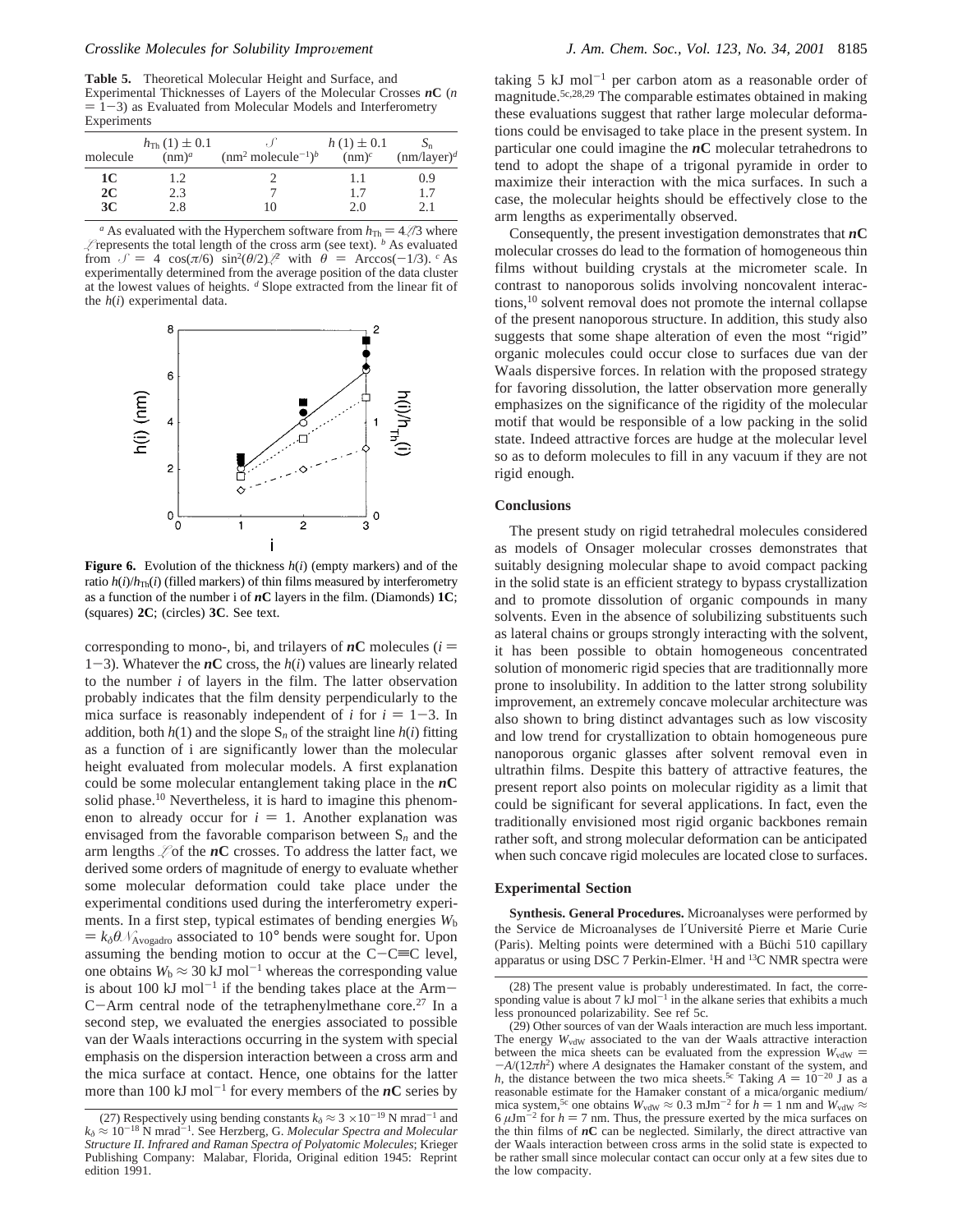recorded at room temperature on a Bruker AM 200 SY, an Avance Bruker DRX 400 or an Avance Bruker DRX 600 spectrometers; chemical shifts are reported in ppm with protonated solvent as internal reference ( ${}^{1}H$ , CHCl<sub>3</sub> in CDCl<sub>3</sub> 7.27 ppm, protonated dioxane in dioxane-*d*<sub>8</sub> 3.43 ppm; <sup>13</sup>C, <sup>13</sup>CDCl<sub>3</sub> in CDCl<sub>3</sub> 77.0 ppm); coupling constants *J* are given in Hz. Mass spectra (chemical ionization with NH<sub>3</sub> or FAB positive) were performed by the Service de Spectrométrie de Masse de l'ENS (Paris). Column chromatography was performed on silica gel 60 (0.040-0.063 mm) Merck. Analytical or preparative thin-layer chromatography (TLC) was conducted on Merck silica gel 60 F254 precoated plates. Commercially available reagents were used as obtained.

**4-(Trimethylsilylethynyl)aniline (2).**<sup>14</sup> Trimethylsilylacetylene (3.9 mL, 27.4 mmol, 1.2 equiv) was added to a solution of 4-iodoaniline (**1)** (5.0 g, 23 mmol, 1 equiv) in deoxygenated distilled piperidine (20 mL) with tetrakis(triphenylphosphine)palladium(0) (658 mg, 0.57 mmol, 2.5 mol %) and copper iodide (43 mg, 0.23 mmol, 1 mol %) at  $0^{\circ}$ C. After stirring for 3 h at room temperature, the reaction was quenched with a saturated aqueous solution of ammonium chloride, and dichloromethane was added. The aqueous layer was extracted twice with dichloromethane. The combined organic layers were washed with brine and dried over sodium sulfate. After evaporation of the solvent, the brown crude residue was purified by column chromatography on silica gel with dichloromethane/cyclohexane (70/30) as eluent to give **2** as a pale yellow solid (3.7 g, 85% yield): mp 93.5 °C (methanol, lit.<sup>14</sup> 95-96 °C); <sup>1</sup>H NMR (200 MHz, CDCl<sub>3</sub>):  $\delta = 7.28$  (apparent d, *J* = 8.6 Hz 2H) 6.55 (apparent d, *J* = 8.6 Hz 2H) 3.82 (bs 2H) 0.27 (s Hz, 2H), 6.55 (apparent d,  $J = 8.6$  Hz, 2H), 3.82 (bs, 2H), 0.27 (s, 9H); <sup>13</sup>C NMR (50 MHz, CDCl<sub>3</sub>):  $\delta = 146.7, 133.1, 114.3, 112.1,$ 106.0, 91.2, 0.0.

**1-Iodo-4-(trimethylsilylethynyl)benzene (3).**<sup>14</sup> A solution of sodium nitrite (870 mg, 12.7 mmol, 1.2 equiv) in 2 mL of water was added to a solution of **2** (2.0 g, 10.6 mmol, 1 equiv) in 170 mL of hydrochloric acid (6 M) cooled below 5 °C. After stirring for 45 min at 0-5 °C, an ice-cold solution of potassium iodide (2.6 g, 16 mmol, 1.5 equiv) in 10 mL of water was poured dropwise, and 100 mL of dichloromethane was added. The resulting mixture was allowed to reach room temperature and was stirred for 4 h. The aqueous layer was extracted twice with dichloromethane, and the combined organic layers were washed with brine and dried over magnesium sulfate. After evaporation of the solvent, the crude residue was purified by column chromatography on silica gel with cyclohexane as eluent to give **3** as a pale yellow solid (2.1 g, 65% yield): mp 52.4 °C (methanol; lit.<sup>12c</sup> 56-58 °C); <sup>1</sup>H NMR (200 MHz, CDCl<sub>3</sub>):  $\delta = 7.63$  (apparent d,  $J = 8.6$  Hz, 2H), 7.18 (apparent d,  $J = 8.6$  Hz, 2H), 0.24 (s, 9H); <sup>13</sup>C NMR (50 MHz, CDCl<sub>3</sub>):  $\delta = 137.2, 133.3, 122.6, 103.9, 95.7, 94.4, -0.2.$ 

**Diethyl-5-(amino)isophthaloate (5).**<sup>15</sup> Thionyl chloride (12 mL, 165 mmol, 3 equiv) was added dropwise at 0 °C to a stirred solution of 5-(amino)isophthalic acid (**4**) (10 g, 55 mmol) in 100 mL of absolute ethanol. After stirring under reflux for 5 h, ethanol was distilled out. The crude residue was dissolved in ethyl acetate, and the solution was washed with a saturated aqueous solution of sodium bicarbonate. After drying over sodium sulfate, the solvent was evaporated to give the diester **5** as a white solid **(**11.6 g, 89%): mp 117.6 °C (ethanol, lit.30 118 °C); <sup>1</sup>H NMR (200 MHz, CDCl<sub>3</sub>):  $\delta = 8.06$  (t,  $J = 1.4$  Hz, 1H),  $7.53$  (d,  $I = 1.4$  Hz, 2H),  $4.37$  (g,  $I = 7.1$  Hz, 4H),  $3.82$  (bs, 2H),  $1.39$ 7.53 (d,  $J = 1.4$  Hz, 2H), 4.37 (q,  $J = 7.1$  Hz, 4H), 3.82 (bs, 2H), 1.39 (t,  $J = 7.1$  Hz, 6H); <sup>13</sup>C NMR (50 MHz, CDCl<sub>3</sub>):  $\delta = 166.0, 146.5,$ 131.7, 120.5, 119.6, 61.3, 14.2.

**Diethyl-5-(iodo)isophthaloate (6).** The same procedure was used as for **3**. Sodium nitrite (3.5 g, 50 mmol, 1.2 equiv) in 30 mL of water; **5** (10 g, 42 mmol) in 11 mL of hydrochloric acid (2 M); potassium iodide (10.5 g, 63 mmol, 1.5 equiv) in 100 mL of water. Column chromatography on silica gel with dichloromethane as eluent to give **6** as a pale yellow solid (12.4 g, 85% yield): mp 76 °C (ethanol, lit.<sup>31</sup> 76 °C); <sup>1</sup>H NMR (200 MHz, CDCl<sub>3</sub>):  $\delta = 8.62$  (t,  $J = 1.4$  Hz, 1H), 8.53<br>(d,  $J = 1.4$  Hz, 2H), 4.40 (q,  $J = 7.1$  Hz, 4H), 1.41 (t,  $J = 7.1$  Hz (d,  $J = 1.4$  Hz, 2H), 4.40 (q,  $J = 7.1$  Hz, 4H), 1.41 (t,  $J = 7.1$  Hz, 6H); <sup>13</sup>C NMR (50 MHz, CDCl<sub>3</sub>):  $\delta = 164.2, 142.1, 132.3, 129.6,$ 93.2, 31.6, 14.1.

**Diethyl-5-(trimethylsilylethynyl)isophthaloate (1P).**12b The same procedure was used as for **2**. Trimethylsilylacetylene (1.8 mL, 12.8 mmol, 1.2 equiv); **4** (3.7 g, 10.7 mmol, 1 equiv); tetrakis(triphenylphosphine)palladium(0) (308 mg, 0.27 mmol, 2.5 mol %); copper iodide (20 mg, 0.11 mmol, 1 mol %); piperidine (20 mL). Column chromatography on silica gel with dichloromethane as eluent to give **1P** as a pale yellow solid  $(3.0 \text{ g}, 88\% \text{ yield})$ : mp  $66.2 \text{ °C}$ ; <sup>1</sup>H NMR  $(200 \text{ MHz},$ CDCl<sub>3</sub>):  $\delta = 8.60$  (t,  $J = 1.7$  Hz, 1H), 8.28 (d,  $J = 1.7$  Hz, 2H), 4.40  $(q, J = 7.1$  Hz, 4H), 1.41 (t,  $J = 7.1$  Hz, 6H), 0.27 (s, 9H); <sup>13</sup>C NMR  $(50 \text{ MHz}, \text{CDCl}_3): \delta = 164.9, 136.5, 130.9, 130.0, 123.8, 102.7, 96.3,$ 61.3, 14.1,  $-0.4$ ; anal. calcd for  $C_{17}H_{22}O_4Si$  (318.44): C 64.12, H 6.96; found: C 64.13, H 6.87.

**Diethyl-5-(ethynyl)isophthaloate (1H).** Cesium carbonate (3.4 g, 10 mmol, 1.1 equiv) was added to a solution of **1P** (3.0 g, 9.4 mmol, 1 equiv) dissolved in an ethanol/dichloromethane mixture (10 mL/10 mL). The solution was vigorously stirred at room temperature for 1 h. After removal of the solvents under reduced pressure, the residue was dissolved in a water/dichloromethane mixture. The aqueous layer was extracted twice with dichloromethane, and the combined organic layers were dried over magnesium sulfate. After solvent evaporation, the crude residue was purified by column chromatography on silica gel with dichloromethane as eluent to yield **1H** as pale yellow crystals (2.15 g; 93% yield): mp 90.5 °C; <sup>1</sup>H NMR (200 MHz, CDCl<sub>3</sub>):  $\delta = 8.60$  (t,  $I = 1.6$  Hz, 1H) 8.28 (d,  $I = 1.6$  Hz, 2H)  $\lambda$  38 (d,  $I = 7.1$  Hz, 4H)  $J = 1.6$  Hz, 1H), 8.28 (d,  $J = 1.6$  Hz, 2H), 4.38 (q,  $J = 7.1$  Hz, 4H), 3.18 (s, 1H), 1.39 (t,  $J = 7.1$  Hz, 6H); <sup>13</sup>C NMR (50 MHz, CDCl<sub>3</sub>):  $\delta$  = 164.8, 136.7, 131.1, 130.4, 122.8, 81.5, 78.9, 61.4, 14.1; anal. calcd for C14H14O4 (246.26): C 68.28, H 5.73; found: C 68.16, H 5.72.

**Diethyl-5-[(4-[trimethylsilylethynyl]phenyl)ethynyl] isophthaloate (2P).** The same procedure was used as for **2** except that copper iodide was added at last. Copper iodide (10 mg, 0.05 mmol, 1 mol %); **1H** (1.3 g, 5.3 mmol, 1 equiv); **3** (1.6 g, 5.3 mmol, 1 equiv); tetrakis(triphenylphosphine)palladium(0) (122 mg, 0.1 mmol, 2 mol %); piperidine (20 mL). Column chromatography on silica gel with dichloromethane as eluent to give **2P** as a pale yellow solid (1.94 g, 88% yield): mp 74.2 °C (ethanol); <sup>1</sup>H NMR (200 MHz, CDCl<sub>3</sub>):  $\delta$  = 8.60 (t,  $J = 1.7$  Hz, 1H), 8.28 (d,  $J = 1.7$  Hz, 2H), 7.47 (s, 4H), 4.42  $(q, J = 7.1$  Hz, 4H), 1.42 (t,  $J = 7.1$  Hz, 6H), 0.26 (s, 9H); <sup>13</sup>C NMR  $(50 \text{ MHz}, \text{CDCl}_3): \delta = 164.9, 136.2, 131.8, 131.4, 131.1, 130.0, 123.8,$ 123.4, 122.4, 104.3, 96.5, 90.5, 89.1, 61.4, 14.1, -0.3; anal. calcd for C25H26O4Si (418.56): C 71.74, H 6.26; found C 71.82, H 6.44.

**Diethyl-5-[(4-ethynylphenyl)ethynyl]isophthaloate (2H).** The same procedure was used as for **1H**. **2P** (1.90 g, 4.54 mmol); cesium carbonate (1.63 g, 5 mmol, 1.1 equiv); ethanol/dichloromethane (1/1; 10 mL). Column chromatography on silica gel with dichloromethane as eluent to yield **2H** as pale yellow crystals (1.35 g; 87% yield): mp 87.8 °C; <sup>1</sup>H NMR (200 MHz, CDCl<sub>3</sub>):  $\delta = 8.61$  (t,  $J = 1.7$  Hz, 1H), 8.33 (d, *J* = 1.7 Hz, 2H), 7.48 (s, 4H), 4.41 (q, *J* = 7.1 Hz, 4H), 3.20 (s, 1H), 1.42 (t,  $J = 7.1$  Hz, 6H); <sup>13</sup>C NMR (50 MHz, CDCl<sub>3</sub>):  $\delta =$ 164.9, 136.1, 131.9, 131.4, 131.1, 130.0, 123.7, 122.7, 122.3, 90.3, 89.2, 82.9, 79.1, 61.4, 14.1; anal. calcd for C<sub>22</sub>H<sub>18</sub>O<sub>4</sub> (346.38): C 76.29, H 5.24; found: C 76.21, H 5.32.

**Diethyl-5-[(4-[(4-[trimethylsilylethynyl]phenyl)ethynyl]phenyl) ethynyl]isophthaloate (3P).** The same procedure was used as for **2P**. **2H** (1.1 g, 3.15 mmol); **3** (1.0 g, 3.15 mmol); tetrakis(triphenylphosphine)palladium(0) (73 mg, 0.06 mmol, 2 mol %); copper iodide (9 mg, 0.05 mmol, 1.5 mol %); piperidine (12 mL). Column chromatography on silica gel with dichloromethane/cyclohexane: 9/1 as eluent to give **3P** as pale yellow crystals (1.57 g; 96% yield): MS (CI, NH3);  $m/z$  535.0 (calcd av mass for  $C_{33}H_{30}O_4Si + NH_3$ : 535.71), 519.0 (calcd av mass for C33H30O4Si: 518.6); mp 142 °C (*i*PrOH); 1H NMR (200 MHz, CDCl<sub>3</sub>):  $\delta$  = 8.64 (t, *J* = 1.6 Hz, 1H), 8.36 (d, *J* = 1.6 Hz, 2H), 7.53 (s, 4H), 7.46 (s, 4H), 4.44 (q,  $J = 7.1$  Hz, 4H), 1.44 (t,  $J = 7.1$ Hz, 6H), 0.26 (s, 9H); <sup>13</sup>C NMR (50 MHz, CDCl<sub>3</sub>):  $\delta$  = 165.2, 136.4, 132.0, 131.8, 131.7, 131.5, 131.4, 130.2, 124.0, 123.5, 123.3, 123.0, 122.6, 104.6, 96.6, 91.2, 90.9, 90.8, 89.4,, 61.7, 14.4, -0.1; anal. calcd for [90% C33H30O4Si (518.6), 10% *i*PrOH]: C 75.53, H 5.93; found: C 75.31; H 5.80.

**Diethyl-5-[(4-[(4-ethynylphenyl)ethynyl]phenyl)ethynyl] isophthaloate (3H).** The same procedure was used as for **1H**. **3P** (1.5 g, 2.9 mmol); cesium carbonate (1.1 g 3.4 mmol, 1.1 equiv); ethanol/ dichloromethane (1/2; 15 mL). Column chromatography on silica gel with dichloromethane as eluent to give **3H** as pale yellow crystals (0.8 g; 61% yield): MS (CI, NH<sub>3</sub>);  $m/z$  464.0 (calcd av mass for  $C_{30}H_{22}O_4$ 

<sup>(30)</sup> Beyer, B. *J. Prakt. Chem.* **<sup>1882</sup>**, *<sup>25</sup>*, 465-517.

<sup>(31)</sup> Burton, H.; Kenner, J. *J. Chem. Soc.* **<sup>1923</sup>**, *<sup>123</sup>*, 1043-1045.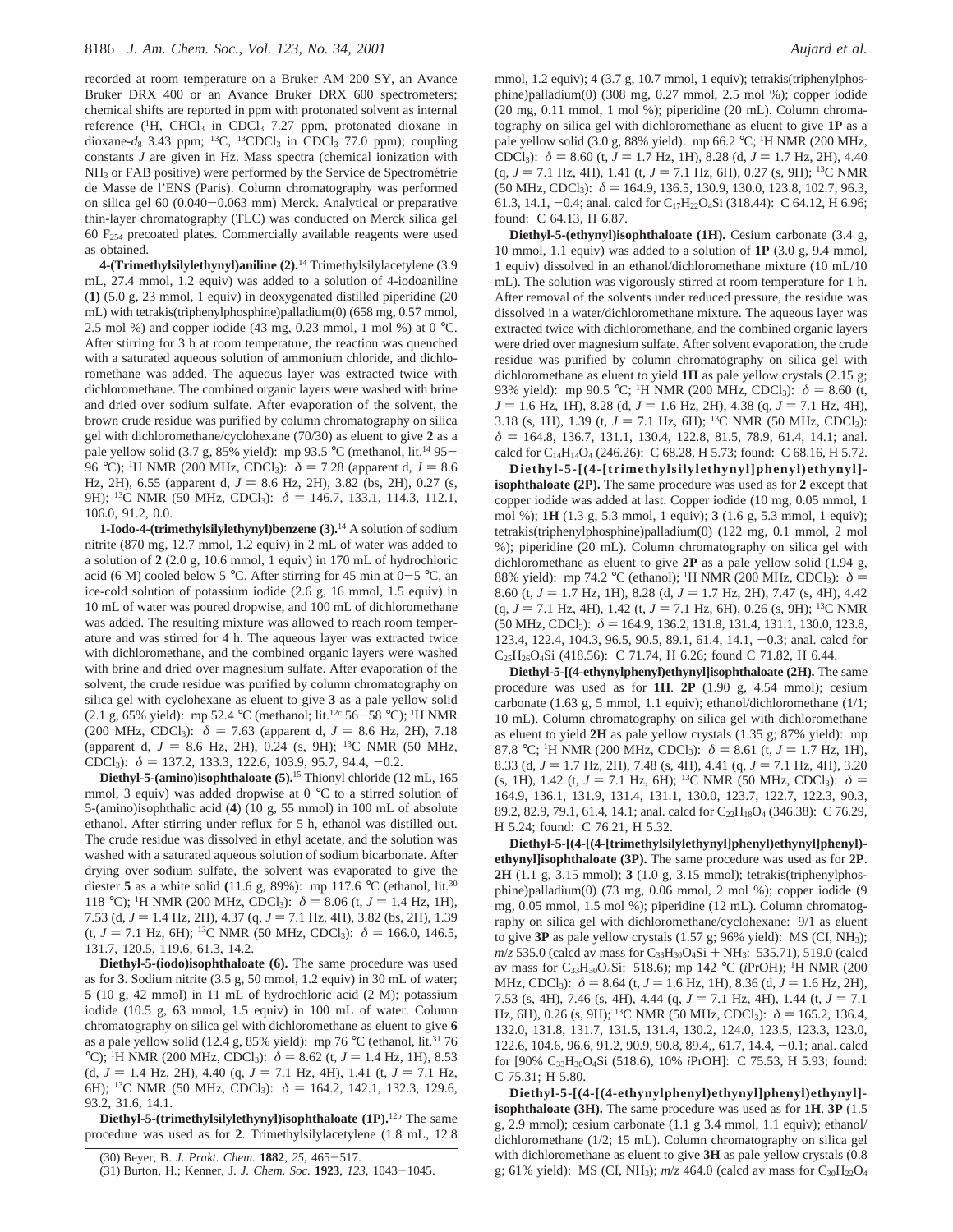$+$  NH<sub>3</sub>: 463.5), 447.0 (calcd av mass for C<sub>30</sub>H<sub>22</sub>O<sub>4</sub>: 446.5); mp 166  $^{\circ}$ C (dioxane/ethanol); <sup>1</sup>H NMR (200 MHz, CDCl<sub>3</sub>):  $\delta = 8.64$  (t, *J* = 1.6 Hz, 1H) 8.36 (d, *J* = 1.6 Hz, 2H) 7.54 (s, 4H) 7.49 (s, 4H) 4.44 1.6 Hz, 1H), 8.36 (d,  $J = 1.6$  Hz, 2H), 7.54 (s, 4H), 7.49 (s, 4H), 4.44  $(q, J = 7.1$  Hz, 4H), 3.20 (s, 1H), 1.44 (t,  $J = 7.1$  Hz, 6H); <sup>13</sup>C NMR  $(50 \text{ MHz}, \text{CDCl}_3): \delta = 165.2, 136.4, 132.2, 131.8, 131.7, 131.5, 131.4,$ 130.2, 124.0, 123.5, 123.4, 122.6, 122.2, 91.0, 90.9, 90.8, 89.5, 83.2, 79.2, 61.7, 14.4; anal. calcd for C<sub>30</sub>H<sub>22</sub>O<sub>4</sub> (446.50): C 80.69, H 4.96; found: C, 80.09; H, 5.01.

**Tetrakis[4-(iodo)phenyl]methane (8).**13b A suspension of tetraphenylmethane (2.5 g, 5.5 mmol), bis(trifluoroacetoxy)iodobenzene (5.9 g, 13.7 mmol, 2.5 equiv), and iodine (4.2 g, 16.5 mmol, 3 equiv) in 35 mL of carbon tetrachloride was stirred at reflux for 16 h. After cooling at  $40-35$  °C, the suspension was filtered, and the solid residue was washed twice with 10 mL of dichloromethane. After drying, **8** was obtained as a pink powder (2.7 g; 60% yield): MS (CI, NH3); *m*/*z* 824.0 (calcd av mass for C<sub>25</sub>H<sub>16</sub>I<sub>4</sub>: 824.0); <sup>1</sup>H NMR (200 MHz, CDCl<sub>3</sub>):  $\delta$  = 7.60 (apparent d, *J* = 8.7 Hz, 2H), 6.89 (apparent d, *J* = 8.7 Hz, 2H).

**Tetrakis[4-(diethyl-5-[ethynyl]isophthaloate)phenyl]methane (1C).** The same procedure was used as for **2P**. **8** (160 mg, 0.19 mmol, 1 equiv); **1H** (224 mg, 0.9 mmol, 4.8 equiv); tetrakis(triphenylphosphine) palladium $(0)$   $(22 \text{ mg}, 0.02 \text{ mmol}, 10 \text{ mol} \%)$ ; copper iodide  $(2 \text{ mg},$ 0.01 mmol, 5 mol %); piperidine/tetrahydrofuran (4/1; 5 mL). Column chromatography on silica gel with dichloromethane as eluent to give **1C** as white crystals (200 mg, 82% yield); MS (CI, NH3); *m*/*z* 1314.4 (calcd av mass for C<sub>81</sub>H<sub>68</sub>O<sub>16</sub> + NH<sub>3</sub>: 1314.4); mp 209.1 °C (ethanol); <sup>1</sup>H NMR (200 MHz, CDCl<sub>3</sub>):  $\delta = 8.63$  (t, *J* = 1.6 Hz, 1H), 8.36 (d,  $J = 1.6$  Hz, 2H), 7.50 (apparent d,  $J = 8.2$  Hz, 2H), 7.25 (apparent d,  $J = 8.2$  Hz, 2H), 4.43 (q,  $J = 7.1$  Hz, 4H), 1.43 (t,  $J = 7.1$  Hz, 6H); <sup>1</sup>H NMR (600 MHz, dioxane-*d*<sub>8</sub>):  $\delta$  = 8.54 (t, *J* = 1.7 Hz, 1H), 8.35 (d,  $J = 1.7$  Hz, 2H), 7.58-7.57 (dd,  $J_{ortho} = 8.5$  Hz,  $J_{meta} = 1.8$  Hz, 2H), 7.37-7.36 (dd, *J<sub>ortho</sub>* = 8.5 Hz, *J<sub>meta</sub>* = 1.8 Hz, 2H), 4.41 (q, *J* = 7.1 Hz, 4H), 1.41 (t, *J* = 7.1 Hz, 6H); <sup>13</sup>C NMR (50 MHz, CDCl<sub>3</sub>): δ  $= 165.1, 146.2, 136.3, 131.3, 131.2, 130.8, 130.0, 124.0, 120.7, 90.6,$ 87.9, 64.9, 61.5, 14.2; anal. calcd for C<sub>81</sub>H<sub>68</sub>O<sub>16</sub> (1297.42): C 74.98, H 5.28; found C 75.09, H 5.26.

**Tetrakis[4-(diethyl-5-[(4-[ethynyl]phenyl)ethynyl]isophthaloate) phenyl]methane (2C).** The same procedure was used as for **2P**. **8** (160 mg, 0.19 mmol, 1 equiv); **2H** (315 mg, 0.9 mmol, 4.8 equiv), tetrakis- (triphenylphosphine)palladium(0) (22 mg, 0.02 mmol, 10 mol %); copper iodide (2 mg, 0.01 mmol, 5 mol %); piperidine/tetrahydrofuran (4/1; 5 mL). Column chromatography on silica gel with dichloromethane as eluent to yield **2C** as a pale yellow powder (260 mg; 81% yield). The sample for DSC was precipitated from dioxane/*i*PrOH: MS (FAB, TFA);  $m/z$  1697.7 (calcd av mass for C<sub>113</sub>H<sub>84</sub>O<sub>16</sub>: 1697.8); <sup>1</sup>H NMR  $(200 \text{ MHz}, \text{CDCl}_3): \delta = 8.65 \text{ (t, } J = 1.6 \text{ Hz}, 1H), 8.37 \text{ (d, } J = 1.6 \text{ Hz})$ Hz, 2H), 7.54 (s, 4H), 7.49 (apparent d,  $J = 8.4$  Hz, 2H), 7.24 (apparent d,  $J = 8.4$  Hz, 2H), 4.44 (q,  $J = 7.1$  Hz, 4H), 1.44 (t,  $J = 7.1$  Hz, 6H); <sup>1</sup>H NMR (600 MHz, dioxane-*d*<sub>8</sub>):  $\delta$  = 8.56 (t, *J* = 1.7 Hz, 1H), 8.38 (d,  $J = 1.7$  Hz, 2H), 7.65 (apparent d,  $J = 8.3$  Hz, 2H), 7.60 (apparent d,  $J = 8.3$  Hz, 2H), 7.52 (apparent d,  $J = 8.4$  Hz, 2H), 7.34 (apparent d,  $J = 8.4$  Hz, 2H), 4.42 (q,  $J = 7.1$  Hz, 4H), 1.41 (t,  $J = 7.1$  Hz, 6H); d, *<sup>J</sup>* ) 8.4 Hz, 2H), 4.42 (q, *<sup>J</sup>* ) 7.1 Hz, 4H), 1.41 (t, *<sup>J</sup>* ) 7.1 Hz, 6H); 13C NMR (100 MHz, CDCl3): *<sup>δ</sup>* ) 165.1, 146.0, 136.3, 131.6, 131.6, 131.2, 131.1, 130.8, 130.1, 123.9, 123.5, 122.3, 121.0, 91.0, 90.7, 89.4, 89.2, 64.9, 61.6, 14.2; anal. calcd for [1.00 mol of  $C_{113}H_{84}O_{16}$  (1697.8), 0.60 mol of dioxane]: C 77.81, H 5.11; found: C 77.84, H 5.02.

**Tetrakis[4-(diethyl-5-[4-(4-[ethynyl]phenyl)ethyny]phenyl)ethynyl] isophthaloate) phenyl]methane (3C).** The same procedure was used as for **2P**. (**8**) **(**160 mg, 0.19 mmol, 1 equiv); **3H** (405 mg, 0.9 mmol, 4.8 equiv); tetrakis(triphenylphosphine)palladium(0) (22 mg, 0.02 mmol, 10 mol %); copper iodide (2 mg, 0.01 mmol, 5 mol %); piperidine/ tetrahydrofuran (4/1; 5 mL). Column chromatography on silica gel with dichloromethane to give **3C** as a pale yellow powder (374 mg; 94% yield): MS (FAB, NBA);  $m/z$  2097.8 (calcd av mass for C<sub>145</sub>H<sub>100</sub>O<sub>16</sub>: 2098.3); <sup>1</sup>H NMR (400 MHz, CDCl<sub>3</sub>):  $\delta = 8.64$  (t,  $J = 1.5$  Hz, 1H), 8.36 (d,  $J = 1.5$  Hz, 2H), 7.54 (s, 4H), 7.52 (s, 4H), 7.47 (apparent d,  $J = 8.4$  Hz, 2H), 7.23 (apparent d,  $J = 8.4$  Hz, 2H), 4.43 (q,  $J = 7.1$ Hz, 4H), 1.44 (t,  $J = 7.1$  Hz, 6H); <sup>13</sup>C NMR (100 MHz, CDCl<sub>3</sub>):  $\delta =$ 165.1, 146.0, 136.3, 131.6, 131.5, 131.5, 131.2, 131.1, 130.8, 130.1, 123.9, 123.3, 123.2, 122.7, 122.4, 121.1, 91.2, 90.9, 90.8, 90.7, 89.5, 89.3, 64.8, 61.5, 14.2; anal. calcd for [1.00 mol of  $C_{145}H_{100}O_{16}$ (2098.39), 0.22 mol of dioxane]: C 82.33, H 4.84; found: C 82.31, H 4.78.

**Diethyl-5-[(phenyl)ethynyl)]isophthaloate (1R).** The same procedure was used as for **2P**. **1H** (183 mg, 0.74 mmol); (**9**) (227 mg, 1.1 mmol, 1.5 equiv); tetrakis(triphenylphosphine)palladium(0) (43 mg, 0.04 mmol, 5 mol %); copper iodide (3 mg, 0.02 mmol, 2 mol %); piperidine (3 mL). Column chromatography on silica gel with dichloromethane as eluent to give **1R** as white crystals (227 mg, 95% yield): MS (CI, NH<sub>3</sub>); *m*/*z* 322.99 (calcd av mass for C<sub>20</sub>H<sub>18</sub>O<sub>4</sub>: 322.36); mp 87.3 °C (ethanol); <sup>1</sup>H NMR (200 MHz, CDCl<sub>3</sub>):  $\delta$  = 8.64 (t, *J* = 1.7 Hz, 1H), 8.37 (d,  $J = 1.7$  Hz, 2H), 7.62-7.57 (m, 2H), 7.42-7.38 (m, 3H), 4.43 (q,  $J = 7.1$  Hz, 4H), 1.43 (t,  $J = 7.1$  Hz, 6H); <sup>13</sup>C NMR (50) MHz, CDCl<sub>3</sub>):  $\delta$  = 164.8, 136.0, 131.5, 131.0, 129.7, 128.6, 128.2, 124.0, 122.3, 90.9, 87.3, 61.3, 14.1; anal. calcd for C<sub>20</sub>H<sub>18</sub>O<sub>4</sub> (322.36): C 74.52, H 5.63; found: C 74.55, H 5.82.

**Diethyl-5-[(4-[(phenyl)ethynyl]phenyl)ethynyl]isophthaloate (2R).** The same procedure was used as for **2P**. **2H** (197 mg, 0.57 mmol); (**9**) (174 mg, 0.85 mmol, 1.5 equiv); tetrakis(triphenylphosphine)palladium- (0) (33 mg, 0.03 mmol, 5 mol %); copper iodide (2 mg, 0.01 mmol, 2 mol %); piperidine (3 mL). Column chromatography on silica gel with dichloromethane as eluent to give **2R** as white crystals (220 mg, 91% yield): MS (CI, NH<sub>3</sub>);  $m/z$  422.0 (calcd av mass for C<sub>28</sub>H<sub>22</sub>O<sub>4</sub>: 422.4); mp 116.3 °C (ethanol); <sup>1</sup>H NMR (200 MHz, CDCl<sub>3</sub>):  $\delta$  = 8.64 (t, *J* = 1.7 Hz, 1H), 8.37 (d,  $J = 1.7$  Hz, 2H),  $7.57 - 7.53$  (m, 6H),  $7.40 - 7.35$  $(m, 3H)$ , 4.42  $(q, J = 7.1$  Hz, 4H), 1.44  $(t, J = 7.1$  Hz, 6H); <sup>13</sup>C NMR  $(50 \text{ MHz}, \text{CDCl}_3)$ :  $\delta = 165.1, 136.3, 131.7, 131.6, 131.4, 130.2, 128.5,$ 128.4, 124.0, 123.8, 123.0, 122.3, 91.6, 90.8, 89.2, 89.0, 87.3, 61.6, 14.3; anal. calcd for C<sub>28</sub>H<sub>22</sub>O<sub>4</sub> (422.48): C 79.60, H 5.25, found: C 79.65, H 5.12.

**Diethyl-5-[(4-[(4-[(phenyl)ethynyl]phenyl)ethynyl]phenyl)ethynyl] isophthaloate (3R).** The same procedure was used as for **2P**. **3H** (165 mg, 0.37 mmol); (**9**) (112 mg, 0.55 mmol, 1.5 equiv); tetrakis- (triphenylphosphine)palladium(0) (22 mg, 0.02 mmol, 5 mol %); copper iodide (1.5 mg, 0.01 mmol, 2 mol %); piperidine (2 mL). Column chromatography on silica gel with dichloromethane as eluent to give **3R** as a white powder (170 mg, 88% yield): MS (CI, NH3); *m*/*z* 540.0 (calcd av mass for  $C_{36}H_{26}O_4 + NH_3$ : 539.6); mp 204.5 °C (ethanol/ tetrahydrofuran); <sup>1</sup>H NMR (250 MHz, CDCl<sub>3</sub>):  $\delta = 8.65$  (t, *J* = 1.6<br>Hz, 1H) 8.37 (d, *J* = 1.6 Hz, 2H) 7.57–7.36 (m, 13H) A AA (g, *J* = Hz, 1H), 8.37 (d,  $J = 1.6$  Hz, 2H), 7.57-7.36 (m, 13H), 4.44 (q,  $J =$ 7.1 Hz, 4H), 1.44 (t,  $J = 7.1$  Hz, 6H); <sup>13</sup>C NMR (100 MHz, CDCl<sub>3</sub>): *<sup>δ</sup>* ) 165.1, 136.3, 131.6, 131.6, 131.5, 131.2, 130.1, 128.5, 128.3, 123.9, 123.4, 123.3, 122.9, 122.6, 122.4, 91.4, 91.2, 90.7, 90.7, 89.3, 89.0, 61.6, 14.3; anal. calcd for  $C_{36}H_{26}O_4$  (522.60): C 82.74, H 5.01, found: C 82.62; H 5.21.

**UV/Vis Spectroscopic Measurements.** All experiments were performed at 298 K in spectroscopic grade methylene chloride. The UV/ Vis absorption spectra were recorded on a Kontron Uvikon-930 spectrophotometer. Corrected fluorescence spectra were obtained with a Photon Technology International LPS 220 spectrofluorometer. Solutions for fluorescence measurements were adjusted to a specific concentration so that the maximum absorbance was  $\leq 0.15$  at the excitation wavelength. The overall fluorescence quantum yields of *n***R** and  $nC$  were calculated from the relation:<sup>32</sup>

$$
\Phi_{\mathbf{u}} = \Phi_{\mathbf{s}} \frac{A(\lambda)_{\mathbf{s}} F_{\mathbf{u}} n_{\mathbf{u}}^2}{A(\lambda)_{\mathbf{u}} F_{\mathbf{s}} n_{\mathbf{s}}^2}
$$
\n(11)

where the subscripts s and u indicate the standard and unknown sample,  $A(\lambda)$  corresponds to the absorbance of the solution at the excitation wavelength  $\lambda$ ,  $F$  is the integrated emission spectrum, and  $n$  is the refractive index for the solvent carrying the unknown and the standard. The standard fluorophore for solution measurements was quinine sulfate in 0.1 M H<sub>2</sub>SO<sub>4</sub> with  $\Phi_s = 0.50^{32}$ 

**Solubility Measurements.** Enough of each compound  $nM$  ( $M =$ **R** or **C**)  $(1-10 \text{ mg})$  was added to 1 mL of analytical grade cyclohexane to keep some solid remaining in equilibrium with the solution in the whole temperature range investigated. After centrifugation and temperature reequilibration, an aliquot of 25 *µ*L of supernatant was poured